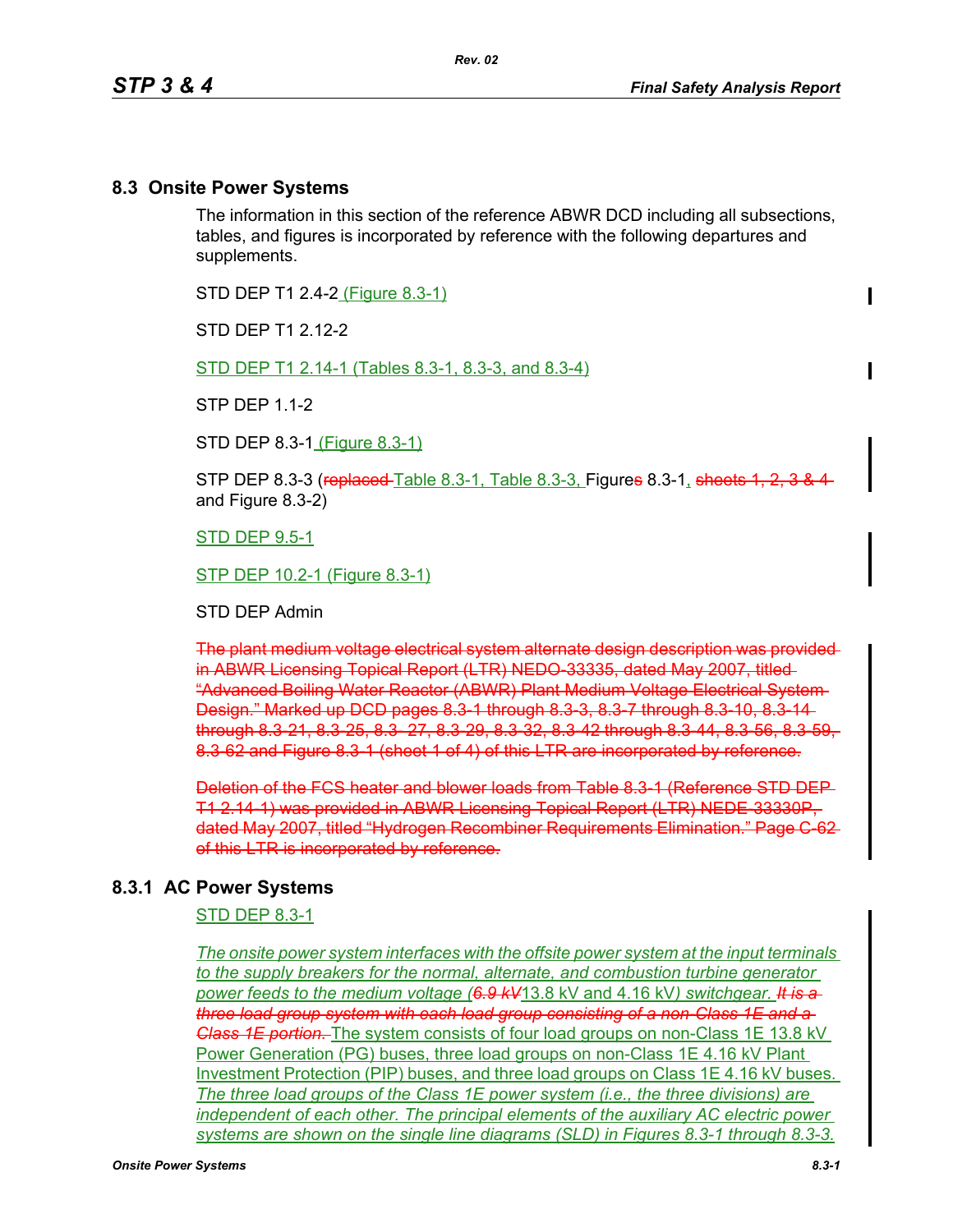*Each Class 1E division has a dedicated safety-related, Class 1E diesel generator, which automatically starts on high drywell pressure, low reactor vessel level or loss of voltage on the division's 6.9*4.16 *kV bus. The signals generated from high drywell pressure and low reactor vessel level are arranged in two-out-of-four logic combinations, and are utilized to sense the presence of a LOCA condition and subsequently start the diesel. These signals also initiate the emergency core cooling systems.*

*The loss of voltage condition and the degraded voltage condition are sensed by independent sets of three undervoltage relays (one on each phase of the 6.9*4.16 *kV bus) which are configured such that two-out-of-three trip states will initiate circuitry for transferring power from offsite power to the onsite diesel generator (after a time delay*  for the degraded voltage condition). The primary side of each of the instrument *potential transformers (PTs) is connected phase-to-phase (i.e., a "delta" configuration) such that a loss of a single phase will cause two of the three undervoltage relays to trip, thus satisfying the two-out-of-three logic. (For more information on the degraded voltage condition and associated time delays, etc., see Subsection (8) of 8.3.1.1.7.)*

*Each 6.9*4.16 *kV Class 1E bus feeds its associated 480V unit substation* power center *through a 6.9*4.16 *kV/ 480/277V power center transformer.*

STP DEP 1.1-2

STD DEP 8.3-1

*Standby power is provided to plant investment protection non-Class 1E loads in all three load groups by a combustion turbine generator located in the turbine building.* CTG Bus 1 can be tied to CTG Bus 2 by the manual closing of the CTG bus tie breaker. When the plant conditions are beyond the design basis, the plant operators have the capability to cross-connect the combustion turbine generator from each unit an alternate power source from the other unit. The cross-tie breakers can only be closed after complying with the shedding requirements and loads limitations in accordance with off-normal/emergency procedures.

STD DEP 8.3-1

*AC power is supplied at 6.9*13.8 kV or 4.16 *kV for motor loads larger than 300 kW and transformed to 480V for smaller loads. The 480V system is further transformed into lower voltages as required for instruments, lighting, and controls. In general, motors larger than 300 kW are supplied from the 6.9*13.8 kV or 4.16 *kV buses. Motors 300 kW or smaller but larger than 100 kW are supplied power from 480V switchgear. Motors 100 kW or smaller are supplied power from 480V motor control centers.*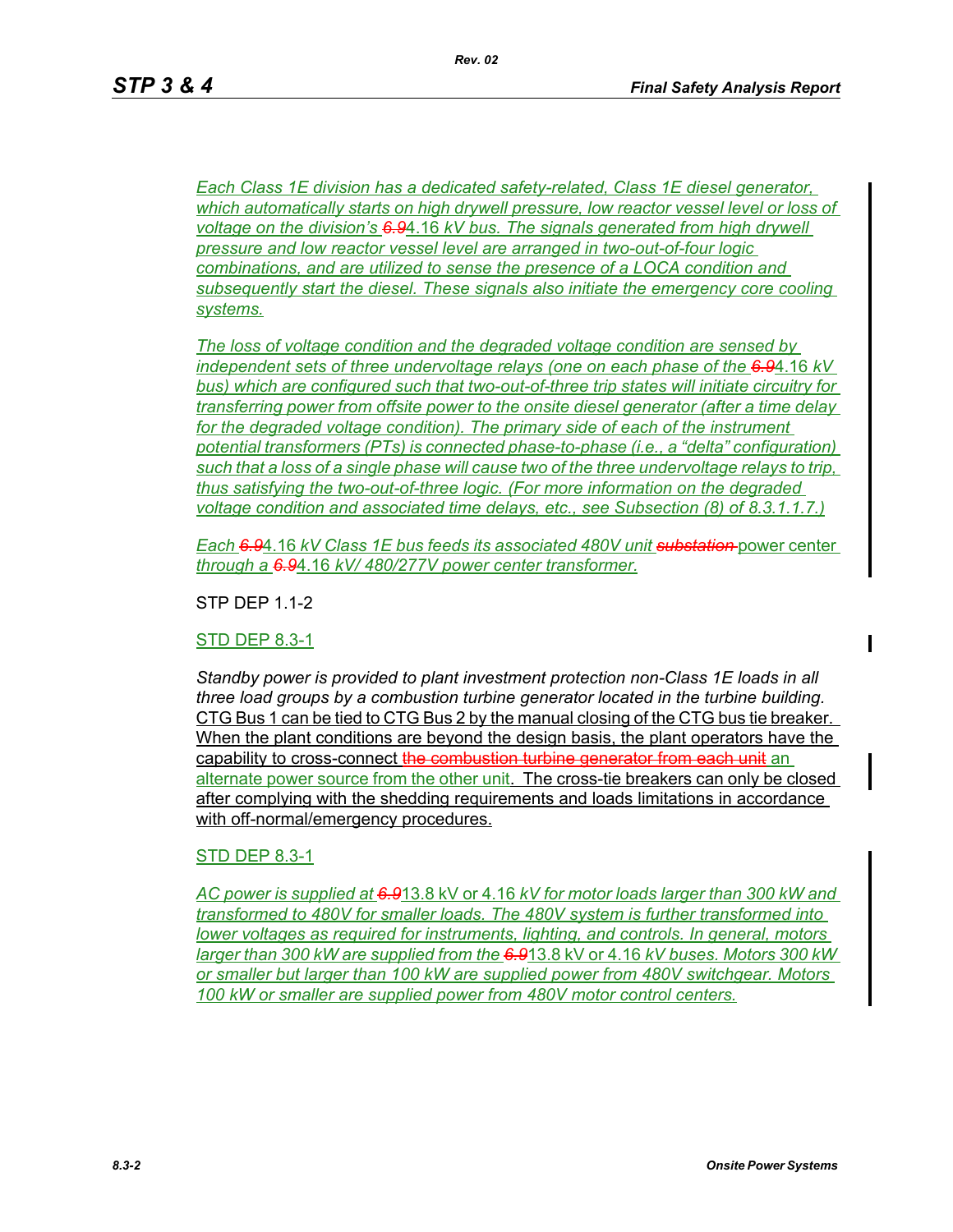# **8.3.1.0.1 Non-Class 1E Medium Voltage Power Distribution System** STD DEP 8.3-1

*The non-Class 1E medium voltage power distribution system consists of nine 6.9 kV buses divided into three load groups* four 13.8 kV PG buses and three 4.16 kV PIP buses*. The three load* four bus *group configuration was chosen to* meet the requirement that the ten Reactor Internal Pumps (RIPs) be powered by four independent buses. This will minimize large core flow reduction events and *match the mechanical* power generation *systems which are mostly three*four *trains (e.g. three* four *feedwater pumps,* four condensate pumps, four condensate booster pumps, four heater drain pumps, and *three* four *circulating water pumps, three turbine building supply and exhaust fans).* The three bus configuration was chosen to match the supported mechanical systems, which typically consist of two or three trains.

*Within each load group there is one*The four *power generation bus which supplies* buses supply *power production loads which do not provide water to the pressure vessel. Each one of these buses has access to power from one winding of its assigned unit auxiliary transformer. It*Each PG bus *also has access to the*a *reserve auxiliary transformer* or CTG *as an alternate source, if its unit auxiliary transformer fails or during maintenance outages for the normal feed. Bus transfer between preferred power sources is manual dead bus transfer and not automatic.*

*Another power generation bus within each load group supplies power to pumps which are capable of supplying water to the pressure vessel during normal power operation (i.e., the condensate and feedwater pumps). These buses normally receive power from the unit auxiliary transformer and supply power to the third bus [plant investment protection (PIP)] in the load group through a cross-tie. The cross-tie automatically opens on loss of power but may be manually re-closed if it is desired to operate a condensate and feedwater pump or a condensate pump from the reserve auxiliary transformer which is connectable to the PIP buses. In addition, the combustion turbine generator is capable of supplying power to any of the condensate pumps through the bus ties from the PIP buses. This provides three load groups of non-safety grade equipment, in addition to the divisional Class 1E load groups, which may be used to supply water to the reactor vessel in emergencies.*

*A third Plant Investment Protection (PIP) bus*es *suppl*y*ies power to non-safety loads (e.g. the turbine building HVAC, the turbine building service water and the turbine building closed cooling water systems)* in three load groups*. On loss of normal* or alternate *preferred power the cross-tie to the power generation bus is automatically tripped open and the non-Class 1E PIP bus is automatically transferred (two out of the three buses in the load groups transfer)*, an automatic transfer of pre-selected buses occurs *via a dead bus transfer to the combustion turbine which automatically starts on loss of power. The PIP systems for each* selected *load group automatically restart to support their load*s *groups.*

*The non-Class 1E buses are comprised of metal clad switchgear rated for 7.2 kV 500 MV.A with a bus full load rating of 2000A. Maximum calculated full load short time current is 1700A. Bus ratings of 3000A are available for the switchgear as insurance*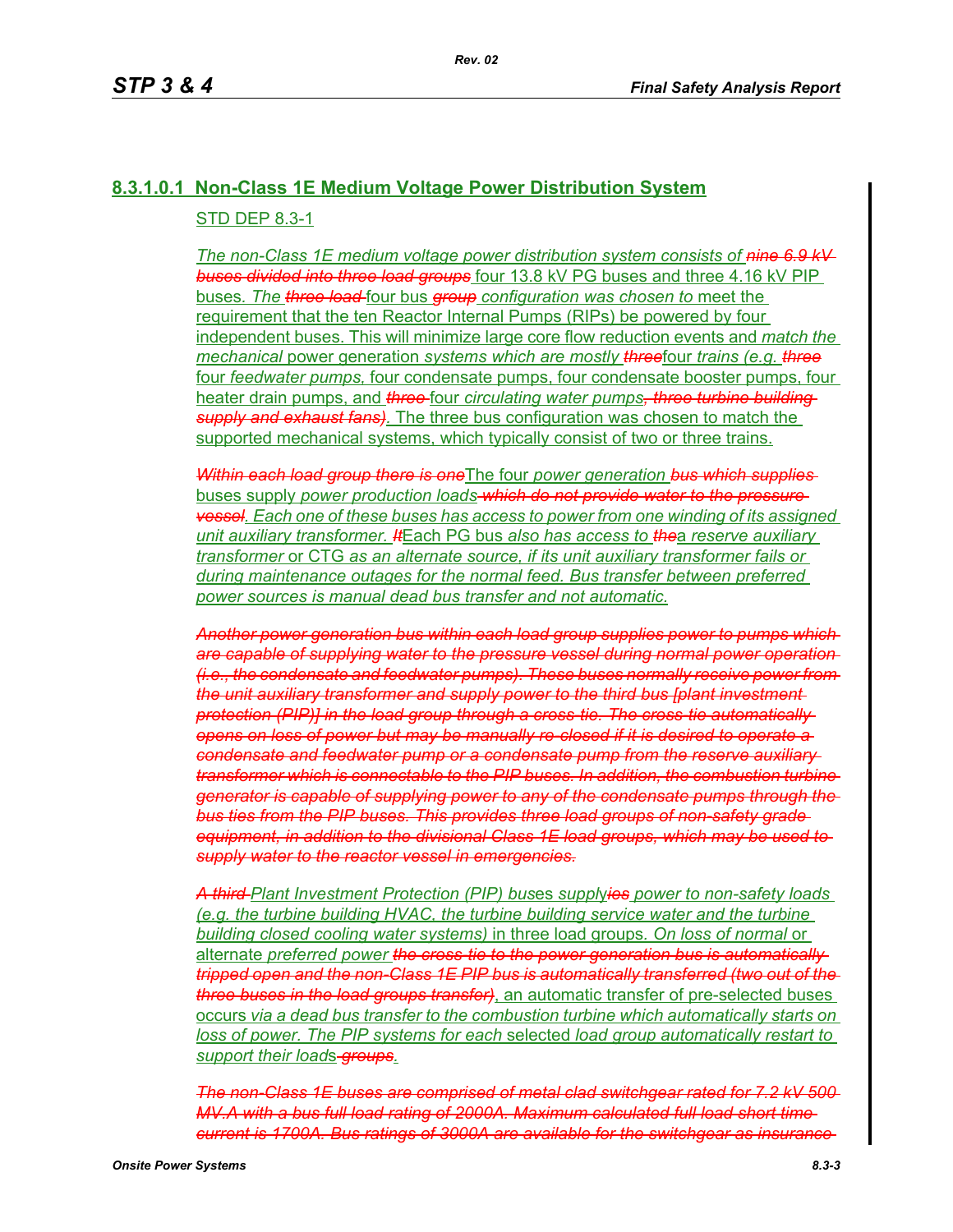*against future load growth, if necessary. The circuit breaker interrupting capacity is 41,000 amperes*The non-Class 1E switchgear interruption ratings are chosen to be capable of clearing the maximum expected fault current. The continuous ratings are chosen to carry the maximum expected normal currents. The 13.8 kV/4.16 kV switchgear is rated at 15 kV/4.76 kV, respectively*. Instrument and control power is from the non-Class 1E, 125VDC power system.*

*The 6.9*13.8 *kV buses supply power to adjustable speed drives for the feedwater and reactor internal pumps. These adjustable speed drives are designed to the requirements of IEEE-519. Voltage distortion limits are as stated in Table 4 of the IEEE Std.*

*Each 6.9 kV bus has a safety grounding circuit breaker designed to protect personnel during maintenance operations (see Figure 8.3-1). During periods when the buses are energized, these breakers are racked out (i.e., in the disconnect position). A control room annunciator sounds whenever any of these breakers are racked for service. The interlocks for the bus grounding devices are as follows:*

- *(1) Under-voltage relays must be actuated.*
- *(2) Bus Feeder breakers must be in the disconnect position.*
- *(3) Voltage for bus instrumentation must be available.*

*Conversely, the bus feeder breakers are interlocked such that they cannot close unless their associated grounding breakers are in their disconnect positions*Each medium voltage 13.8 kV and 4.16 kV bus has a spare space which can be used to insert a manual grounding circuit device for use during maintenance activities.*.*

## **8.3.1.0.2.1 Power Centers**

#### STD DEP 8.3-1

*Power for the non-Class 1E 480V auxiliaries is supplied from power centers consisting of 6.9 kV/*13.8 kV/480V or 4.16 kV/*480V transformers and associated metal-clad switchgear (see Figure 8.3-1). There are six non-Class 1E, (two per load group), power centers. One power center per load group is supplied power from the non-Class 1E PIP bus in the load group*There is at least one power center on each of the medium voltage PG and PIP buses.

## **8.3.1.0.6.2 Grounding Methods**

#### STD DEP 8.3-1

*Station grounding and surge protection is discussed in Section 8A.1. The medium voltage (6.9kV) system is low resistance grounded except that the combustion turbine generator is high resistance grounded to maximize availability.*

*See Subsection 8.3.4.14 for COL license information pertaining to administrative control for bus grounding circuit breakers*devices*.*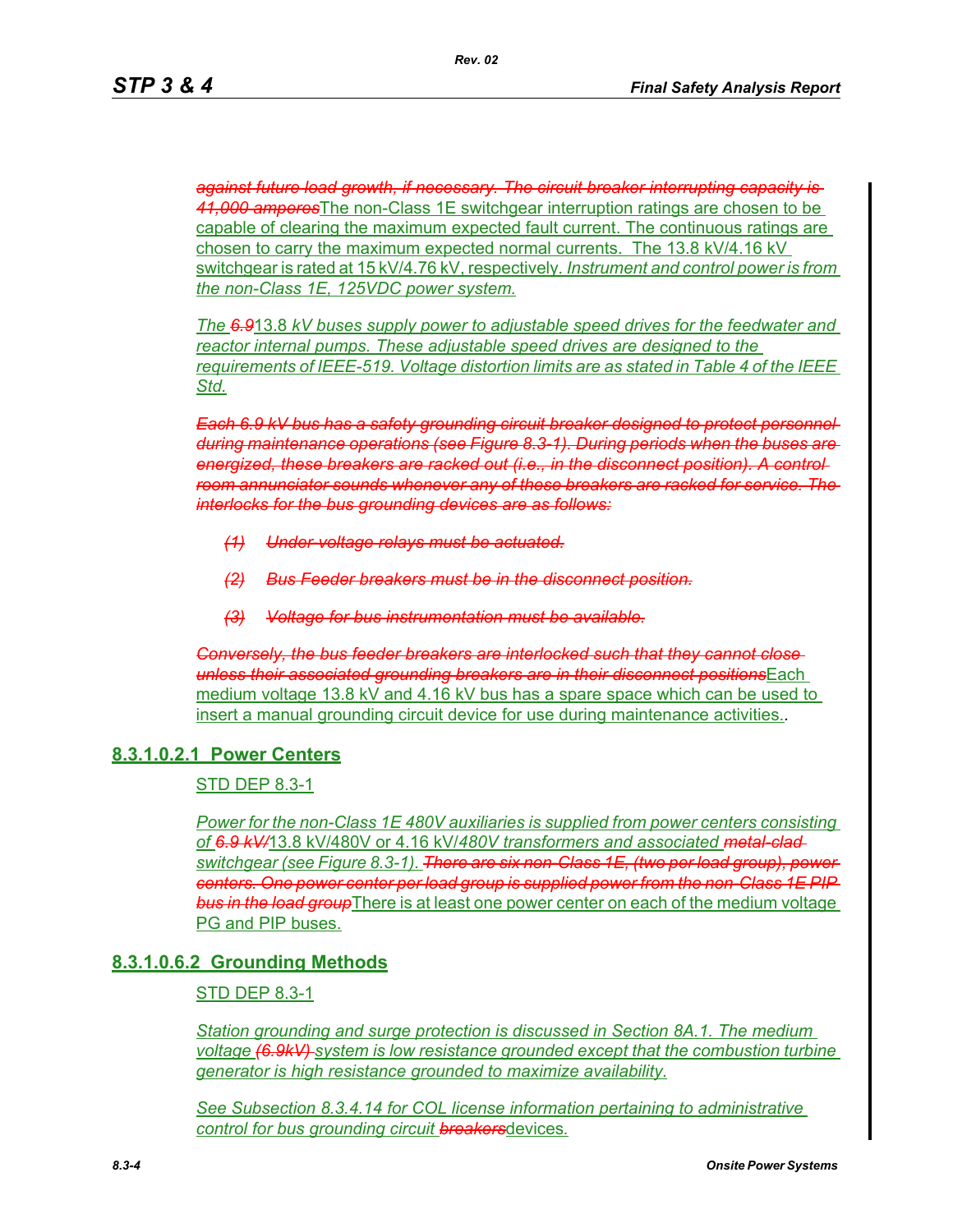## **8.3.1.0.6.3 Bus Protection**

STD DEP 8.3-1

#### *Bus protection is as follows:*

- *(1) 6.9kV*Medium voltage *bus incoming circuits have inverse time over-current, ground fault, bus differential and under-voltage protection.*
- *(2) 6.9kV*Medium voltage *feeders for power centers have instantaneous, inverse time over-current and ground fault protection.*
- *(3) 6.9kV feeders for heat exchanger building substations have inverse time overcurrent and ground fault protection*Not Used*.*
- *(4) 6.9kV*Medium voltage *feeders used for motor starters have instantaneous, inverse time overcurrent, ground fault protection.*

#### **8.3.1.1.1 Medium Voltage Class 1E Power Distribution System**

#### STD DEP 8.3-1

*Class 1E AC power loads are divided into three divisions (Divisions I, II, and III), each fed from an independent 6.9*4.16 *kV Class 1E bus. During normal operation (which includes all modes of plant operation; i.e., shutdown, refueling, startup, and run), two of the three divisions are* normally *fed from an offsite normal preferred power supply. The remaining division is* normally *fed from the alternate preferred power source (Subsection 8.3.4.9).*

*The Class 1E buses are comprised of metal clad switchgear rated for 7.2kV 500MV-A with a bus full load rating of 2,000 amperes. Maximum calculated full load short time current is 1,700 amperes. Bus ratings of 3,000 amperes are available for the switchgear as insurance against further load growth, if necessary. The circuit breaker interrupting capacity is 41,000 amperes*with normal and interrupting ratings that are sized to carry normal loads and to clear expected faults. *Instrument and control power is from the Class 1E 125VDC power system in the same Class 1E division.* Control and instrument power for each Class 1E division are supplied by its associated Class 1E 125 VDC power system.

*Each 6.9 kV bus has a safety grounding circuit breaker designed to protect personnel during maintenance operations (see Figure 8.3-1). During periods when the buses are energized, these breakers are racked out (i.e., in the disconnect position). A control room annunciator sounds whenever any of these breakers are racked in for service.*

*The interlocks for the bus grounding devices are as follows:*

- *(5) Under-voltage relays must be actuated.*
- *(6) Bus Feeder breakers must be in the disconnect position.*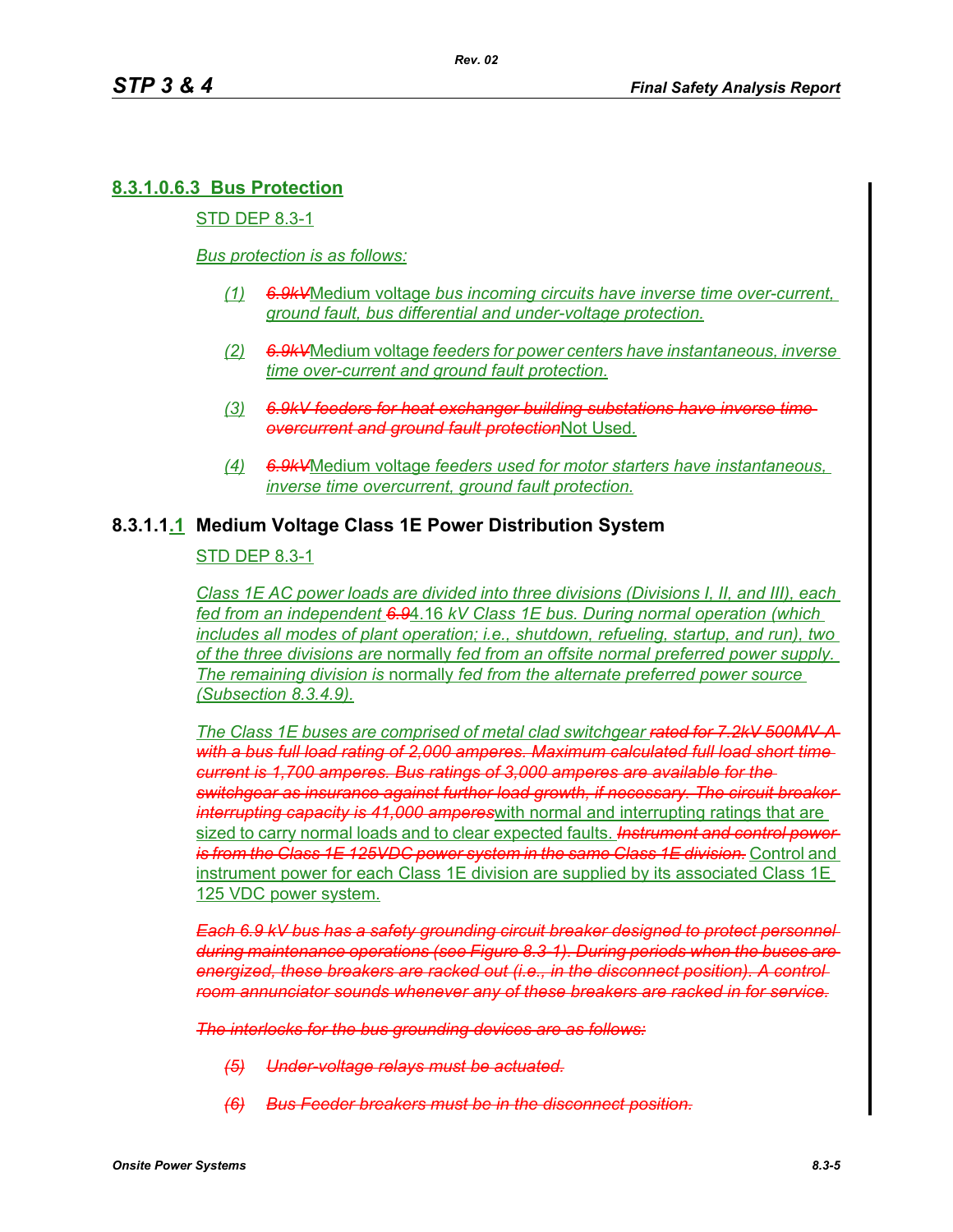#### *(7) Voltage for bus instrumentation must be available.*

*Conversely, the bus feeder breakers are interlocked such that they cannot close unless their associated grounding breakers are in their disconnect positions.*Each medium voltage 4.16 kV bus has a spare space which can be used to insert a manual grounding circuit device for use during maintenance activities. A main control room indication is provided when the bus grounding circuit device is installed.

*Standby AC power for Class 1E buses is supplied by diesel generators at 6.9*4.16 *kV and distributed by the Class 1E power distribution system. Division I, II and III buses are automatically transferred to the diesel generators when the preferred power supply to these buses is ≤70% bus voltage.*

#### STP DEP 8.3-3

*The Division I Class 1E bus supplies power to three separate groups of non-Class 1E fine motion control rod drive (FMCRD) motors (see Figure 8.3-1, sheet 3* sheet 4*). Although these motors are not Class 1E, the drives may be inserted as a backup to scram and are of special importance because of this. It is important that the first available standby power be available for the motors, therefore, a diesel supplied bus was chosen as the first source of standby AC power and a combustion turbine supplied PIP bus as the second backup source. Division I was chosen because it was the most lightly loaded diesel generator.*

#### STD DEP 8.3-1

*If fault current flows in the non-Class 1E load, it is sensed by the Class 1E current device for the load breaker and a trip blocking signal is sent to the upstream Class 1E feed breakers. This blocking lasts for about 75 milliseconds. This allows the load breaker to trip in its normal instantaneous tripping time of 35 to 50 milliseconds, if the magnitude of the fault current is high enough. This assures that the fault current has been terminated before the Class 1E upstream breakers are free to trip. For fault currents of lesser magnitude, the blocking delay will time out without either bus feeder or load breakers tripping, but the load breaker will eventually trip and always before the upstream feeder breaker. This order of tripping is assured by the coordination between the breakers provided by long-time pickup, long-time delay and instantaneous pickup trip device characteristics.* Class 1E microprocessor controlled protective relaying equipment senses fault current flowing in the non-Class 1E load. This equipment utilizes digital timers that can reproduce the timing requirements by sensing the number of cycles of the electrical waveform itself. Coordination of the definite time delay and the upstream bus feeder breakers allows termination of the fault current before the feeder breakers are free to trip. *Tripping of the Class 1E feed breaker is normal for faults which occur on the Class 1E bus it feeds. Coordination is provided between the bus main feed breakers and the load breakers.*

*Power is supplied to each FMCRD load group from either the Division I Class 1E bus. or the non-Class 1E PIP bus through a pair of interlocked transfer switches located between the power sources and the 6.9 kV/480V transformer feeding the FMCRD MCC. These transfer switches are classified as associated, and are treated as Class*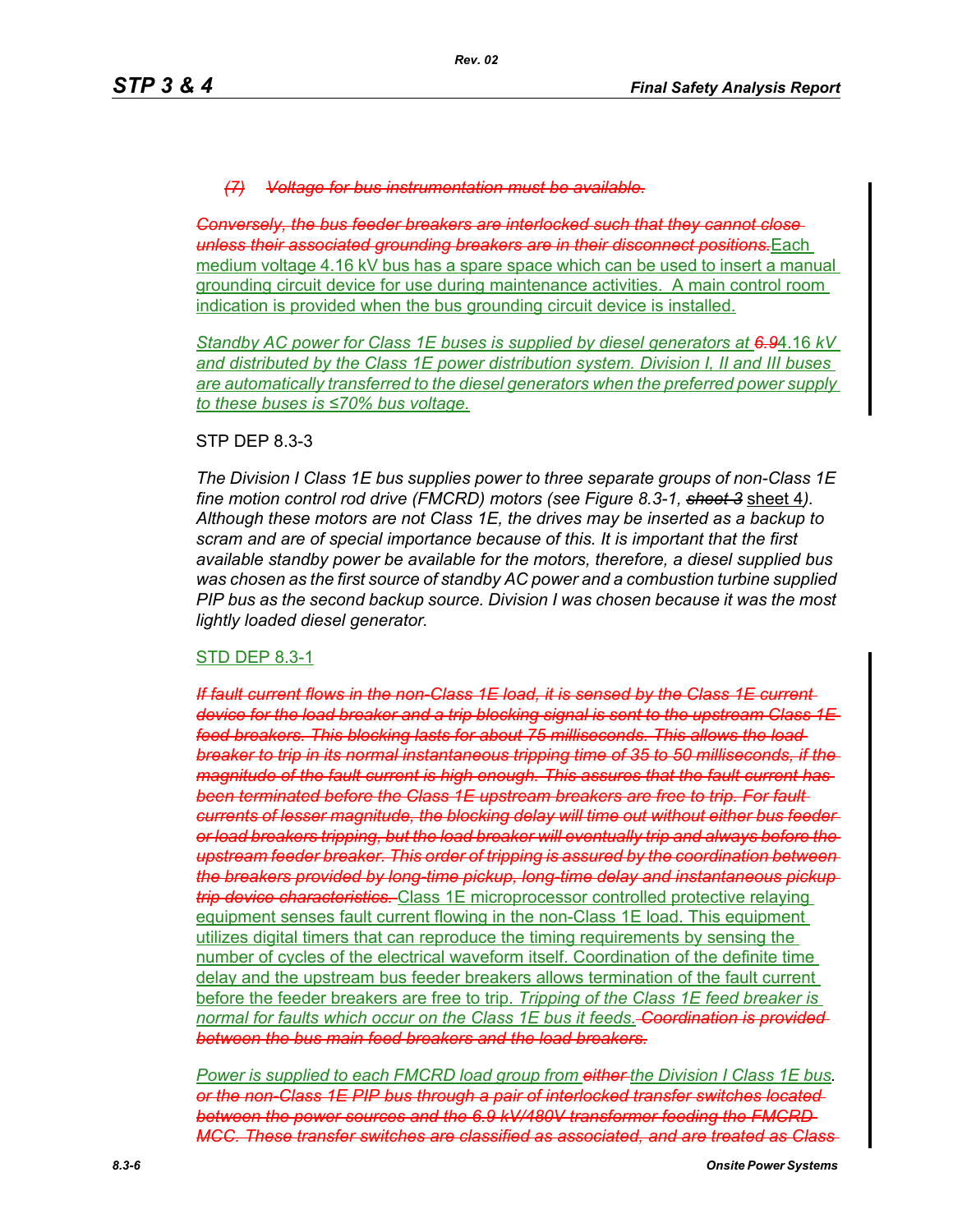*1E. Switchover to the non-Class 1E PIP bus source is automatic on loss of power from the Class 1E diesel bus source. Switching back to the Class 1E diesel bus power is by manual action only.* The Division I Class 1E bus can be manually connected to a nonsafety bus as an alternate collective source of power for the Fine Motion Control Rod Drive (FMCRD) load groups. Per IEEE-384, isolation between the Class 1E bus and non-1E load is maintained.

STD DEP 8.3-1

STP DEP 8.3-3

*The design minimizes the probability of a single failure affecting more than one FMCRD group by providing three independent Class 1E feeds (one for each group) directly from the Division I Class 1E 6.9*4.16 *kV bus (see sheet 3*sheet 4 *of Figure 8.3- 1).*

STD DEP 8.3-1

*The Class 1E load breakers in conjunction with the zone selective interlocking feature (which is also Class 1E), provide the needed isolation between the Class 1E bus and the non-Class 1E loads. The feeder circuits on the upstream side of the Class 1E load breakers are Class 1E. The FMCRD circuits on the load side of the Class 1E load breakers down to and including the transfer switches are associated. Control power for the transfer switches is provided from Division I. The feeder circuits from the non-Class 1E PIP bus to the transfer switch, and circuits downstream of the transfer switch, are non-Class 1E.*

STD DEP T1 2.4-2

The containment analysis (see Section 6.2) requires the condensate pumps to be tripped when a feedwater line break inside the drywell is detected. The Safety System Logic and Control (SSLC) initiates a trip of the condensate pumps when a feedwater line break is detected in the drywell. In order to trip the condensate pumps, a provision of 13.8 kV medium voltage safety-related breaker in series with the non-safety 13.8 kV feeder breaker exists for each condensate pump. The trip circuit of each safety-related 13.8 kV breaker includes two independent trip coils. Each trip coil is powered from a separate division of Class 1E 125V DC system. Two separate divisions of safetyrelated control signals for feedwater line break are provided to initiate the trip of each breaker. This dual breaker in series arrangement ensures that the condensate pumps will trip on a feedwater line break.

The 13.8 kV breakers (both safety-related and nonsafety-related) are located in the Turbine Building. The procurement and design of the safety-related breakers are required to meet the criteria for performing the safety function of tripping the condensate pump breakers in case of the feedwater line break design basis event. The 125V DC control power and trip circuits of the safety-related breakers are also required to meet the independence criteria per RG 1.75. In addition, the safety-related breakers and its components are required to be seismically installed and missile protected at their location in the Turbine Building. Although the breaker control power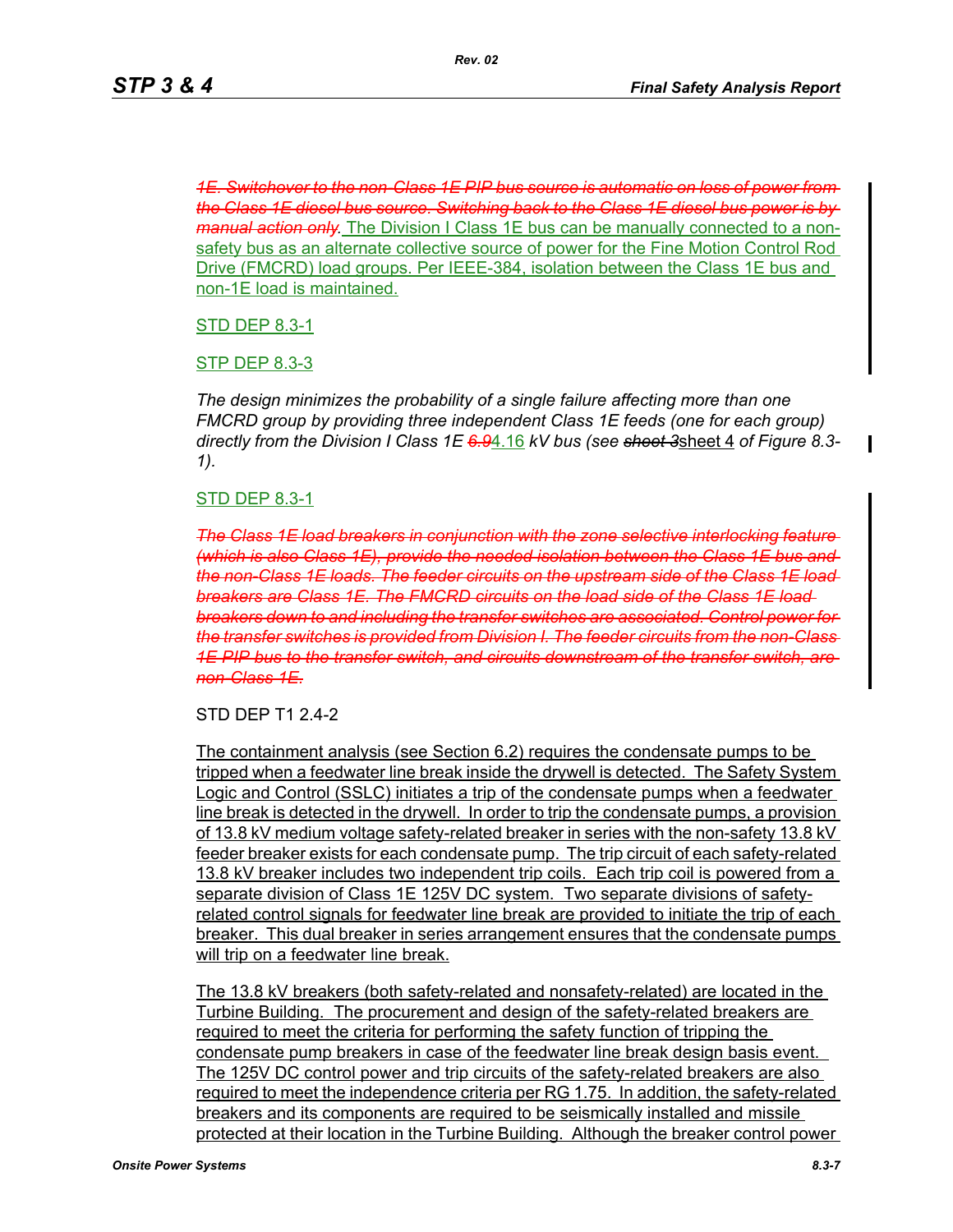and trip circuits will not fully meet the seismic Category I installation and RG 1.75 separation requirements, the following considerations provide reasonable assurance for tripping of condensate pumps during a feedwater line break in the drywell:

- The control power and SSLC circuits are provided with isolation devices.
- **The control power cables are installed in dedicated raceways. Adequate** separation exists between control circuit raceways and other non-safety raceways.
- The design of the raceway supports is performed considering seismic loads throughout their routing.
- The safety-related breakers are located in a separate electrical rooms.
- **The design of the safety-related breaker supports is performed considering seismic** loads.
- **The probability of trip and control power circuit failure is very low. Even in case of** failure of non-safety power cable, the breaker trip circuit is expected to perform the safety function of tripping the condensate pump feeder breakers due to redundancy of trip coils, trip signals and control power supply.
- The design does not impact or degrade any other safety-related equipment or function.
- A probability reliability assessment for this design is intended to behas been performed prior to detailed design and implementation.

## **8.3.1.1.2.1 Power Centers**

#### STD DEP 8.3-1

*Power for 480V auxiliaries is supplied from power centers consisting of 6.9*4.16 *kV/480V transformers and associated metal clad switchgear (see Figure 8.3-1). There are* at least *two power centers in each Class 1E division.*

## **8.3.1.1.4.1 120 VAC Class 1E Instrument Power System**

## STD DEP T1 2.12-2

*Individual regulating transformers supply 120 VAC* to the four divisions *of instrument power (Figure 8.3-2). Each Class 1E divisional transformer is supplied from a 480V MCC in the same division*, except for the Division IV transformer, which is supplied from the 480V MCC of Division II*. There are three divisions* (I, II, and III)*, each backed up by its* associated *divisional diesel generator as the source when offsite source is lost. Division IV is backed up by the Division II diesel generator, when the offsite source* is lost*. Power is distributed to the individual loads from distribution panels, and to logic level circuits through the control room logic panels. Transformers are sized to supply their respective distribution panel instrumentation and control loads.*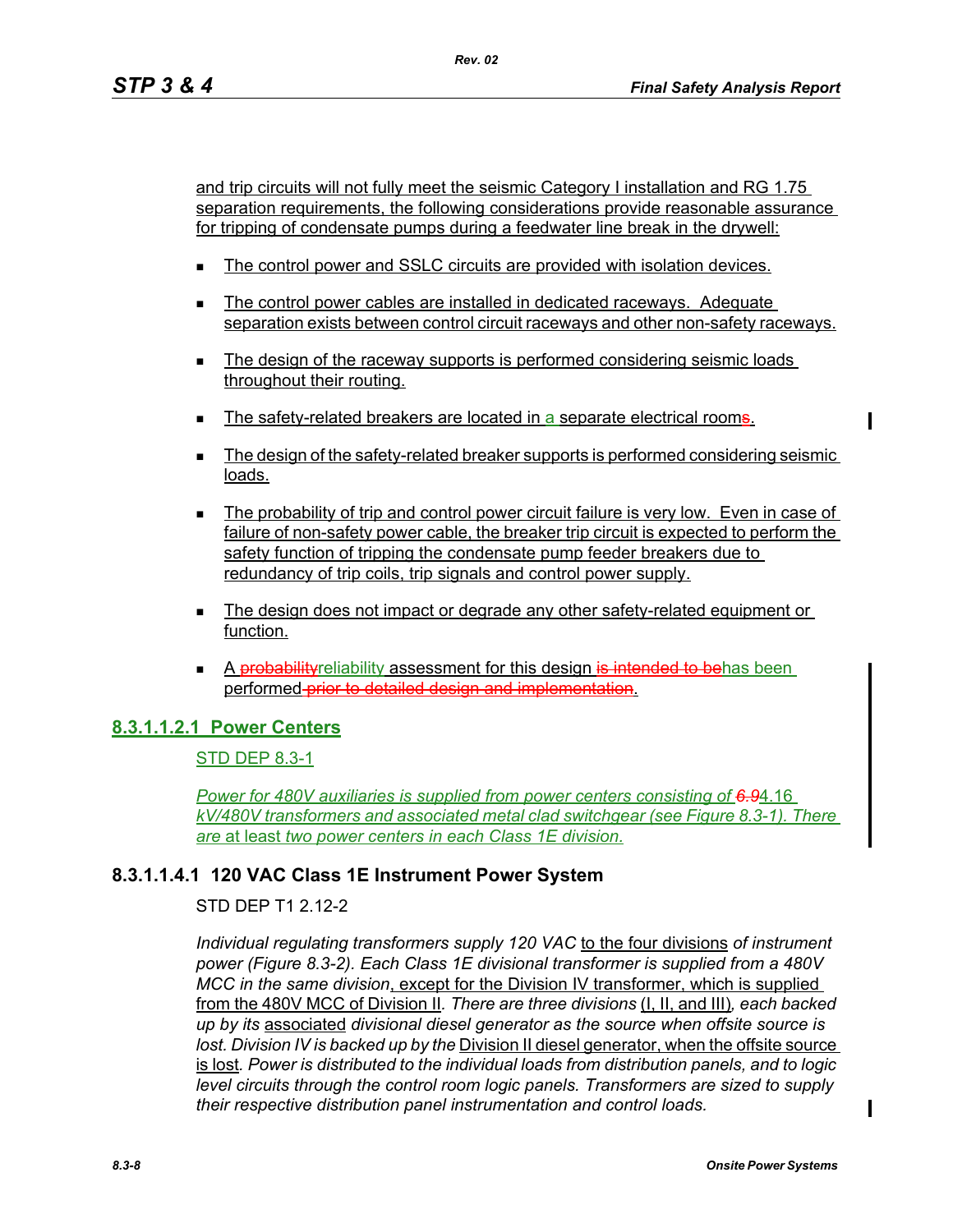## **8.3.1.1.5 Class 1E Electric Equipment Considerations**

#### STD DEP Admin

*(4) Capacity of switchgear, power centers with their respective transformers, motor control centers, and distribution panels is equal to or greater than the maximum available fault current to which it is exposed under all design modes of operation until the fault is cleared.*

*Interrupting capability of the Class 1E switchgear and MCC breakers is selected to interrupt the available short-circuit current at the circuit breaker load terminals. Short circuit analysis will be performed in accordance with IEEE 141 and/or other acceptable industry standards or practices to determine fault currents. See Subsection 8.2.3(16) for interface requirement.*

## **8.3.1.1.6.2 Grounding Methods**

#### STD DEP 8.3-1

*Station grounding and surge protection is discussed in Section 8A.1. The medium voltage (6.9 kV) system is low resistance grounded except that each diesel generator is high resistance grounded to maximize availability.*

*See Subsection 8.3.4.14 for COL license information pertaining to administrative control for bus grounding circuit breakers*devices*.*

## **8.3.1.1.6.3 Bus Protection**

#### STD DEP 8.3-1

*Bus protection is as follows:*

- *(1) 6.9 kV*Medium voltage *bus incoming circuits have inverse time over-current, ground fault, bus differential and under-voltage protection.*
- *(2) 6.9 kV*Medium voltage *feeders for power centers have instantaneous, inverse time over-current and ground fault protection.*
- (3) *6.9 kV feeders for heat exchanger building substations have inverse time overcurrent and ground fault protection.*Not Used.
- *(4) 6.9 kV*Medium voltage *feeders used for motor starters have instantaneous, inverse time overcurrent, ground fault and motor protection.*

## **8.3.1.1.7 Load Shedding and Sequencing on Class 1E Buses**

#### STD DEP 8.3-1

*This subsection addresses Class 1E Divisions I, II, and III. Load shedding, bus transfer and sequencing on a 6.9*4.16 *kV Class 1E bus is initiated on loss of bus voltage.*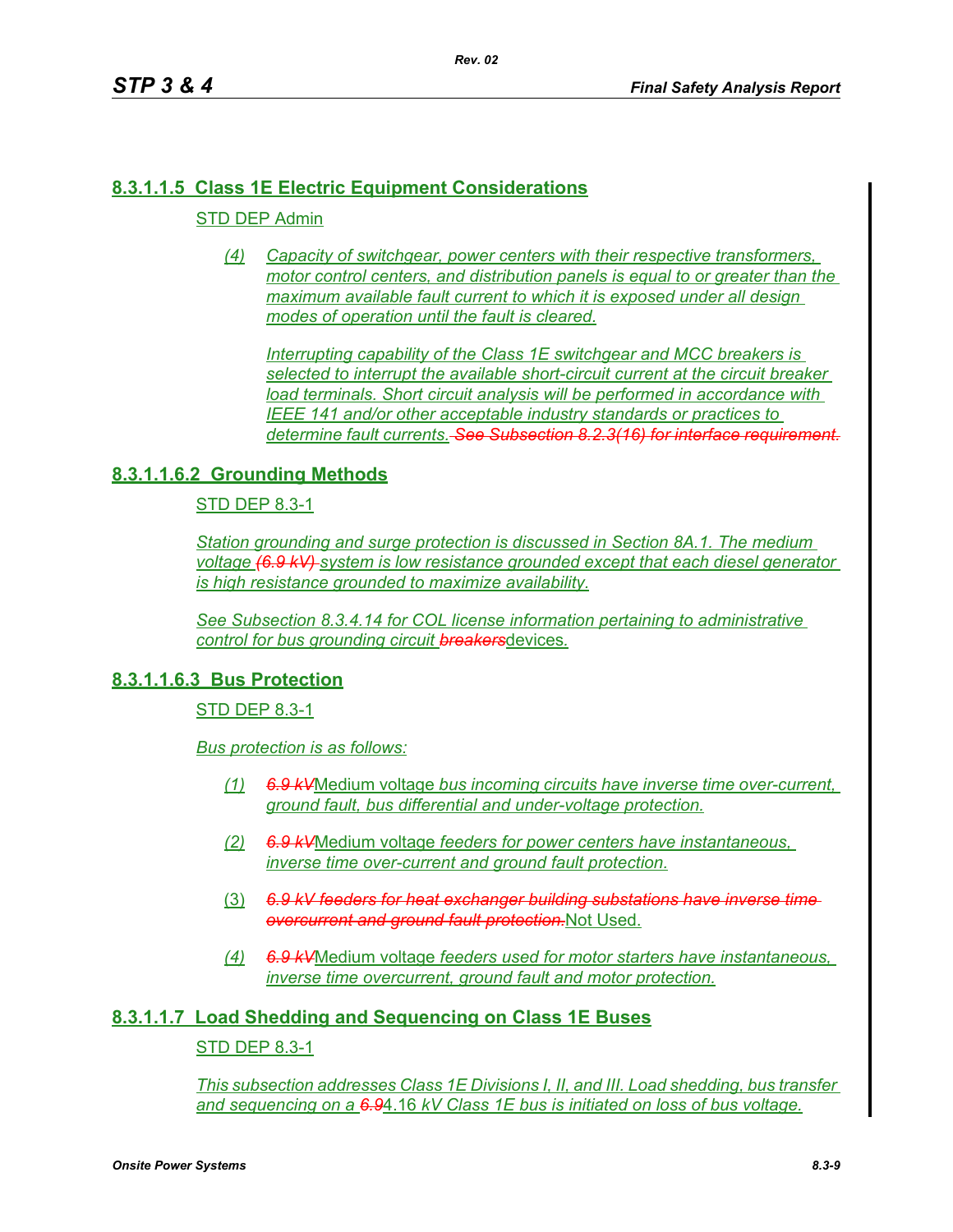- *(1) Loss of Preferred Power (LOPP)—The 6.9*4.16 *kV Class 1E buses are normally energized from the normal or alternate preferred power supplies. Should the bus voltage decay to ≤ 70% of its nominal rated value, a bus transfer is initiated and the signal will trip the supply breaker, and start the diesel generator. When the bus voltage decays to 30%, large pump motor breakers (6.9*4.16 *kV) are tripped.*
- *(2) Loss of Coolant Accident (LOCA)—When a LOCA occurs, the standby diesel generator is started and remains in the standby mode (i.e. voltage and frequency are within normal limits and no lockout exists) unless a LOPP signal is also present as discussed in (3) and (4) below. In addition, with or without a LOPP, the load sequence timers are started if the 6.9*4.16 *kV emergency bus voltage is greater than 70%, and loads are applied to the bus at the end of preset times.*

*Each load has an individual load sequence timer which will start if a LOCA occurs and the 6.9*4.16 *kV emergency bus voltage is greater than 70%, regardless of whether the bus voltage source is normal or alternate preferred power or the diesel generator.*

- *(5) LOCA when diesel generator is parallel with preferred power source during test—If a LOCA occurs when the diesel generator is paralleled with either the normal preferred power or the alternate preferred power source, the D/G will automatically be disconnected from the 6.9*4.16 *kV emergency bus regardless of whether the test is being conducted from the local control panel or the main control room.*
- *(8) Protection against degraded voltage—For protection of the Division I, II and III electrical equipment against the effects of a sustained degraded voltage, the 6.9*4.16 *kV divisional bus voltages are monitored.*
- *(9) Station Blackout (SBO) considerations—A station blackout event is defined as the total loss of all offsite (preferred) and onsite Class IE AC power supplies except Class IE AC power generated through inverters from the station batteries. In such an event, the combustion turbine generator (CTG) will automatically start and achieve rated speed and voltage within two in less* than ten *minutes. The CTG will then automatically assume pre-selected loads on the plant investment protection (PIP) buses. With the diesel generators unavailable, the reactor operator will manually shed PIP loads and connect the non-Class 1E CTG with the required shutdown loads within ten minutes of the event initiation. Specifically, the operator will energize one of the Class 1E distribution system buses by closing each of the two circuit breakers (via controls in the main control room) between the CTG unit and the Class 1E bus. The circuit breaker closest to the CTG is non-Class 1E and the circuit breaker closest to the Class 1E bus is Class 1E*, and the other breakers are non-Class 1E*. Later, the operator will energize other safety-*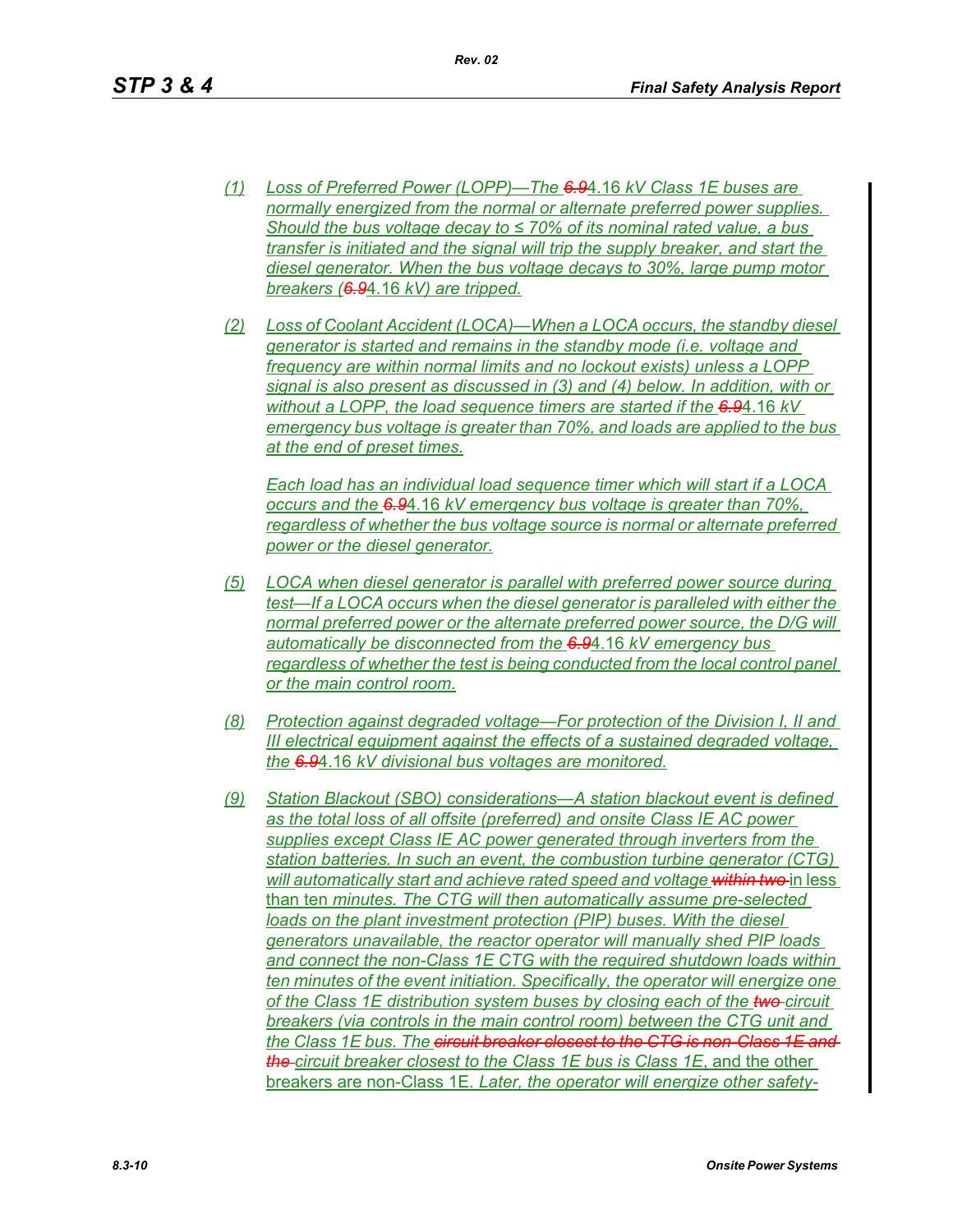*related and non-safety-related loads, as appropriate, to complete the shutdown process. See Appendix 1C and Subsection 9.5.11 for further information on Station Blackout and the CTG, respectively.*

## **8.3.1.1.8 Standby AC Power System**

STD DEP Admin

*See Subsection*s *9.5.13.8,* 8.1.4.1, and 8.3.4.2 *for COL license information.*

## **8.3.1.1.8.1 Redundant Standby AC Power Supplies**

STD DEP 8.3-1

*Each standby power system division, including the diesel generator, its auxiliary systems and the distribution of power to various Class 1E loads through the 6.9*4.16 *kV and 480V systems, is segregated and separated from the other divisions.*

## **8.3.1.1.8.2 Ratings and Capability**

## STD DEP 8.3-1

*(5) Each diesel generator is sized to supply its post accident (LOCA) load requirements, and has a continuous load rating of 6.25* 9*MV*⋅*A @ 0.8 power factor (Figure 8.3-1). The overload rating is 110% of the rated output for a two-hour period out of a 24-hour period. A load profile analysis for each diesel generator will be performed in accordance with acceptable industry standards and/or practices.*

STP DEP 8.3-3

*(12) The maximum loads expected to occur for each division (according to nameplate ratings) do not exceed 90%* 95% *of the continuous power output rating of the diesel generator.* See Table 8.3-1 for diesel generator loads applicable to each division.

#### STD DEP 8.3-1

*(17) Bus voltage and frequency will recover to 6.9*4.16 *kV±10% at 60±2% Hz within 10 seconds following trip and restart of the largest load.*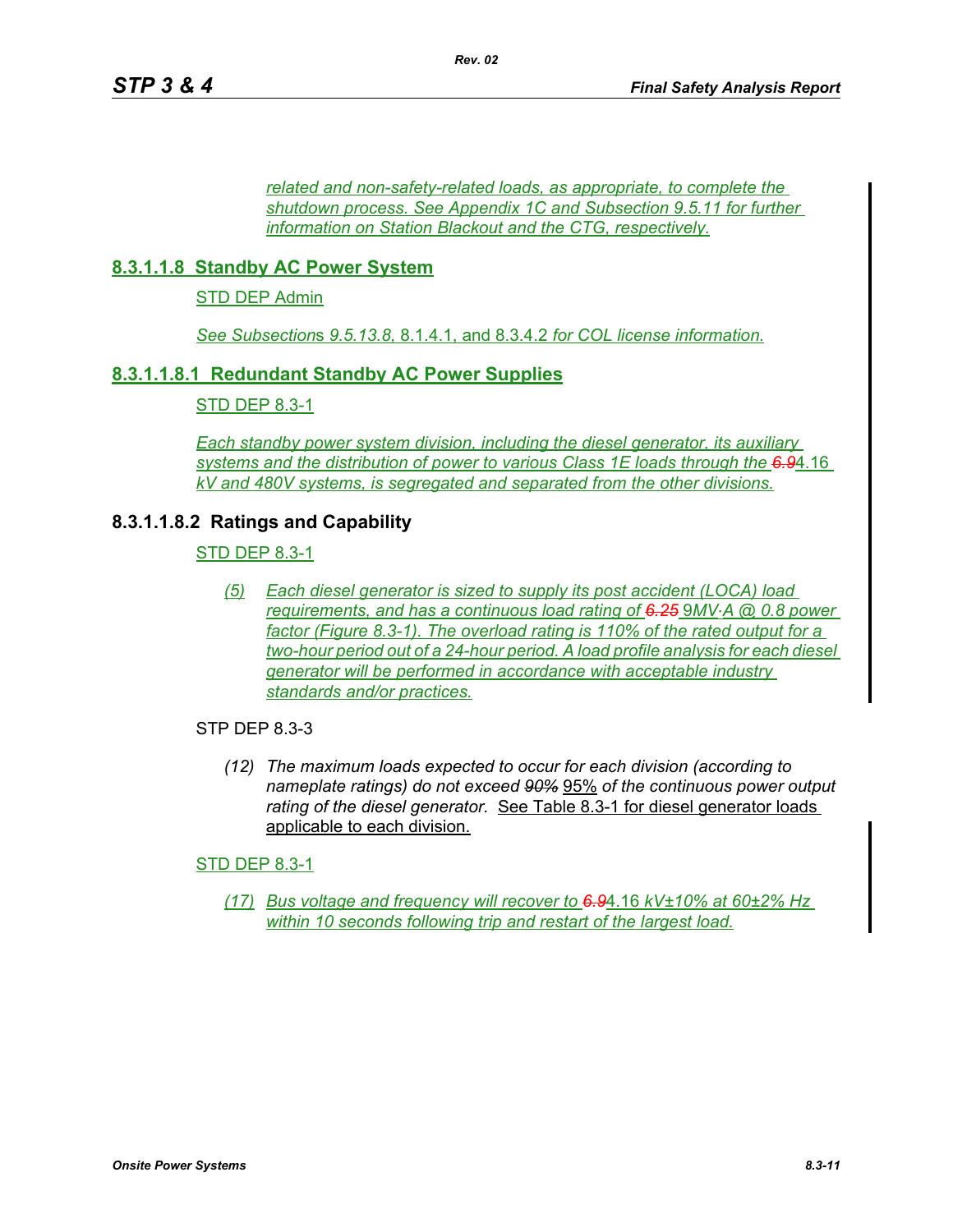#### **8.3.1.2 Analysis**

STP DEP 1.1-2

STD DEP 8.3-1

STD DEP 9.5-1

- *(1) General Design Criteria (GDC):*
	- *(a) Criteria: GDCs 2, 4,* 5*, 17, 18 and 50.*
- *(2) Regulatory Guides (RGs):*
	- *(f) RG 1.75—Physical Independence of Electric Systems*

*There are three 6.9*4.16 *kV electrical divisions which are independent load groups backed by individual diesel-generator sets. The low voltage AC systems consists of four divisions which are backed by independent DC battery, charger and inverter systems.*

- *(h) RG 1.108—Periodic Testing of Diesel Generator Units Used as Onsite Electric Power Systems at Nuclear Power Plants*Not Used
- (l) RG 1.81 Shared Emergency and Shutdown Electric Systems for Multi-Unit Nuclear Power Plants

STP 3 & 4 is a dual-unit station. **GE Licensing Topical Report (LTR)** NEDO-33325, dated May 2007, titled "Common Equipment and Structures" addresses the sharing of structures, systems and **components important to safety between the two units.** Units 3 & 4 do not share ac or dc onsite emergency and shutdown electric systems. The onsite electric power systems are independent, separate, and designed with the capability of supplying minimum Engineered Safety Feature loads and loads required for attaining a safe and orderly cold shutdown of each unit, assuming a single failure and loss of offsite power.

#### *(4) Other SRP Criteria:*

*(b) NRC Policy Issue On Alternate Power for Non-safety Loads*

*The ABWR reserve auxiliary transformer has the same rating as the three unit auxiliary transformers, and therefore can assume the full load of any one unit auxiliary transformer (Subsection 8.2.1.2). The interconnection capability for the ABWR is such that any plant loads can be manually connected to receive power from any of the six sources (i.e., the two switching stations, the combustion turbine, and the three diesel generators). Administrative controls are provided to prevent paralleling of sources (Subsection 8.3.4.15). The ABWR therefore*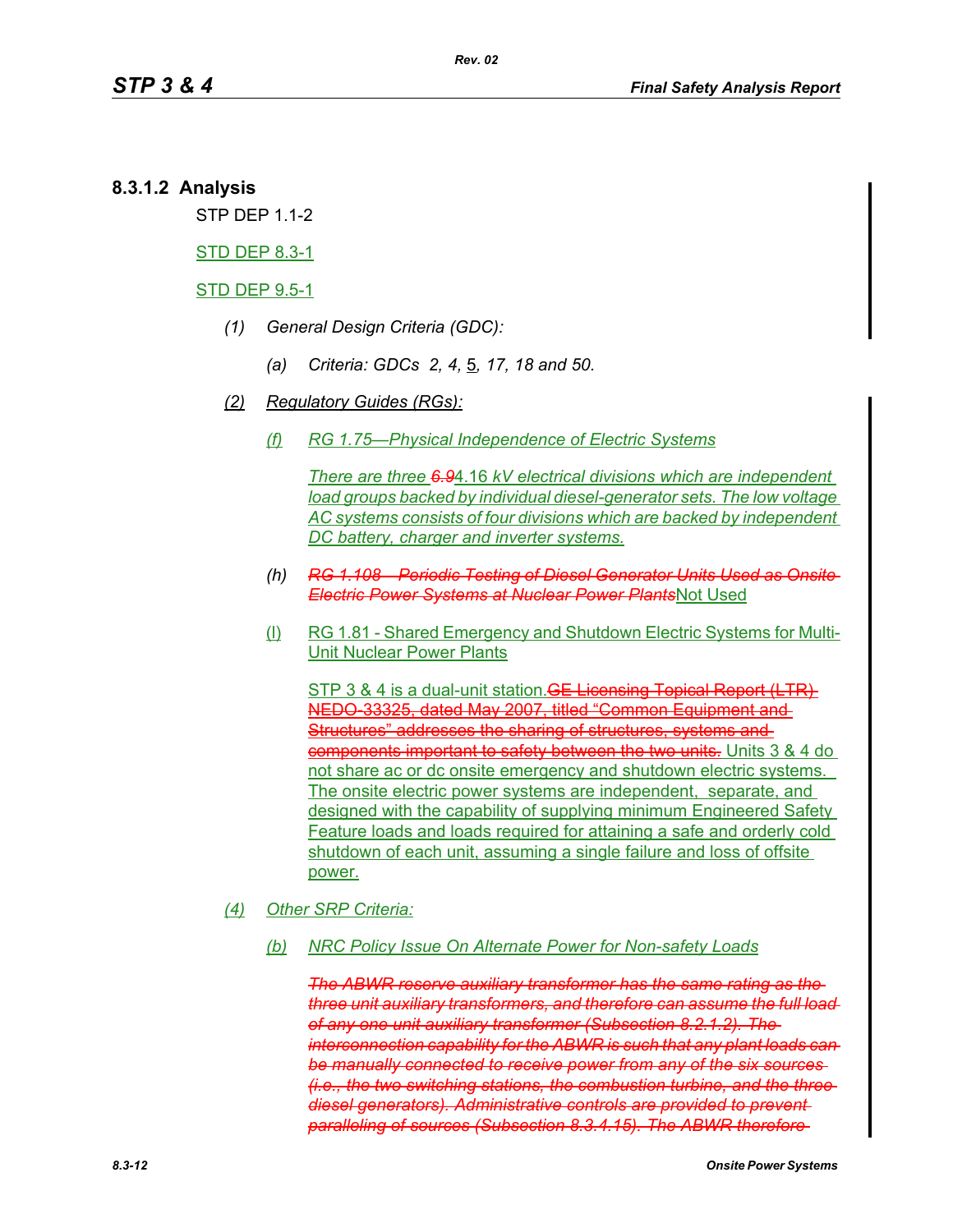*exceeds the requirements of the policy issue.*Normal plant operating loads can be supplied by either the reserve or unit auxiliary transformers. Any non-safety power generation loads can be manually connected to receive power from any of the two sources (i.e., the two switching stations represented by the UATs and RATs) due to the interconnection capability for the ABWR. Any Plant Investment Protection (PIP) load can be manually connected to receive power from three sources (i.e., two switching stations and the CTG). Any Class 1E safety bus can be manually connected to receive power from four sources (i.e., two switching stations, the CTG, and the EDGs). Either the UATs or either of the RATs can supply the three Class 1E safety buses. Administrative controls are provided to prevent paralleling of sources (Subsection 8.3.4.15). The ABWR therefore exceeds the requirements of the policy issue.

# **8.3.2.1.2 Class 1E DC Loads**

## STD DEP 8.3-1

*The 125 VDC Class 1E power is required for emergency lighting, diesel-generator field flashing, control and switching functions such as the control of 6.9 kV*medium voltage *and 480V switchgear, control relays, meters and indicators, multiplexers, vital AC power supplies, as well as DC components used in the reactor core isolation cooling system.*

#### **8.3.2.1.3.1.1 Class 1E Electric Equipment Considerations**

#### STD DEP Admin

*(6) Breaker coordination analyses will be performed in accordance with IEEE 141, 242, and/or other acceptable industry standards or practices.*

*See Subsection 8.3.4.6 for COL license information.*

#### **8.3.2.1.3.5 Station Blackout**

#### STD DEP Admin

*Station blackout performance is discussed in Subsection 8.3.1.1.7(9) and Appendix 1C. See Subsections 9.5.13.19, 9.5.13.20, and 9.5.13.21*, and 1C.4.1 *for COL license information.*

## **8.3.2.2.2 Regulatory Requirements**

STP DEP 1.1-2

- *(2) Regulatory Guides (RGs)*
	- (l) RG 1.81 Shared Emergency and Shutdown Electric Systems for Multi-Unit Nuclear Power Plants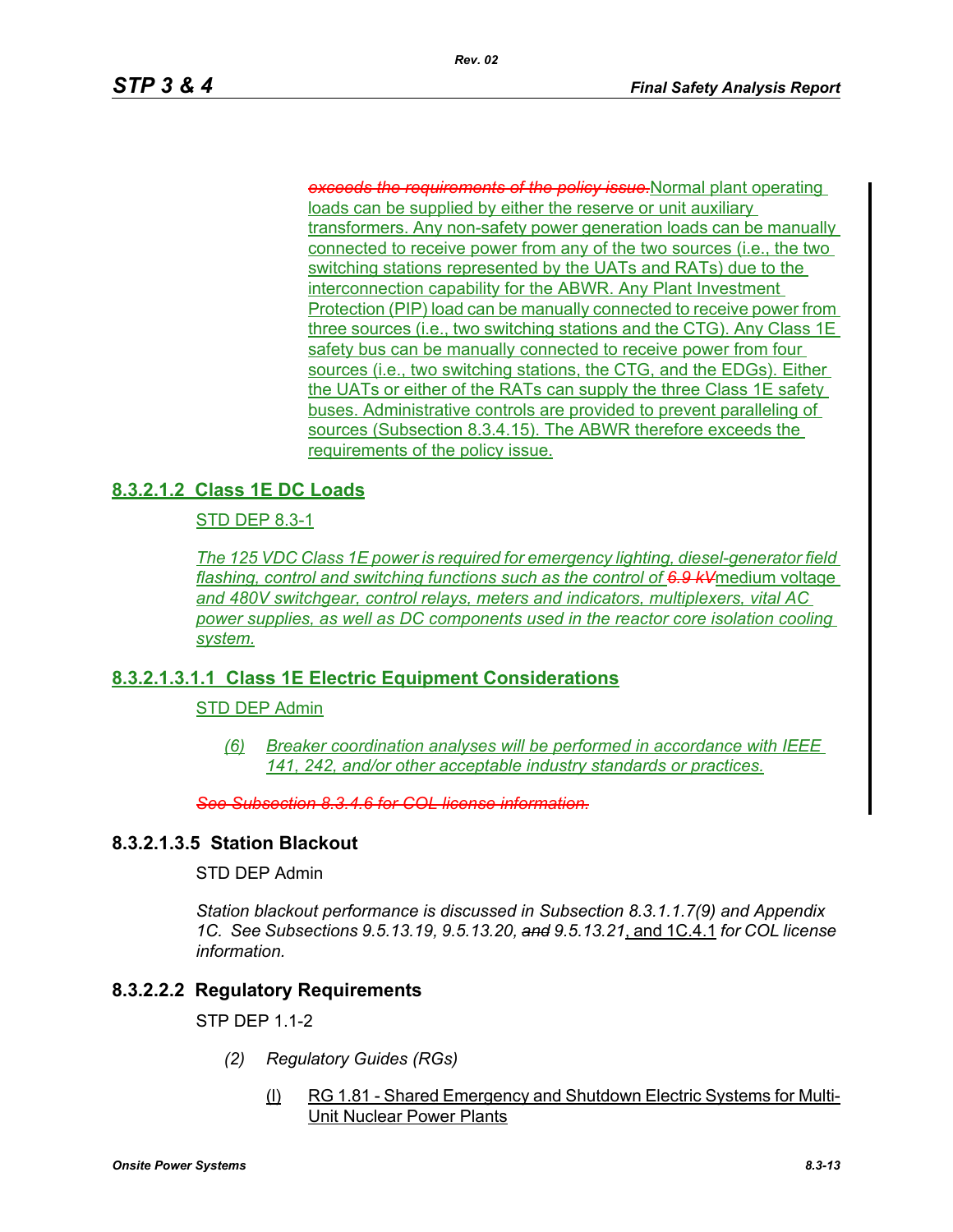STP 3 & 4 is a dual-unit station. GE Licensing Topical Report (LTR) NEDO-33325, dated May 2007, titled "Common Equipment and Structures" addresses the sharing of structures, systems and components important to safety between the two units.Units 3 & 4 do not share ac or dc onsite emergency and shutdown electric systems. The onsite electric power systems are independent, separate, and designed with the capability of supplying minimum Engineered Safety Feature loads and loads required for attaining a safe and orderly cold shutdown of each unit, assuming a single failure and loss of offsite power.

## **8.3.3.5.1.3 Raceway Identification**

#### STD DEP 8.3-1

*All conduit is tagged with a unique conduit number, in addition to the marking characteristics shown below, at 4.57m intervals, at discontinuities, at pull boxes, at points of entrance and exit of rooms and at origin and destination of equipment. Conduits containing cables operating at above 600V (i.e., 6.9 kV) are also tagged to indicate the operating voltage. These markings are applied prior to the installation of the cables.*

*Rev. 02*

#### **8.3.3.6.1.1 Class 1E Electric Equipment Arrangement**

- *(4) An independent raceway system is provided for each division of the Class 1E electric system. The raceways are arranged, physically, top to bottom, as follows (based on the function and the voltage class of the cables):*
	- Note:  $V5 =$  Medium voltage power, 13.8 kV (15 kV insulation class) for non-Class 1E systems only.
	- *(a) V4 = Medium voltage power, 6.9*4.16 *kV (8*5 *kV insulation class).*
- *(5) Class 1E power system power supplies and distribution equipment (including diesel generators, batteries, battery chargers, CVCF power supplies, 6.9*4.16 *kV switchgear, 480V load centers, and 480V motor control centers) are located in areas with access doors that are administratively controlled.*

#### **8.3.4 COL License Information**

#### **8.3.4.1 Not Used**

#### **8.3.4.2 Diesel Generator Design Details**

The following site-specific supplement addresses COL License Information Item 8.8.

Procurement documents for the emergency diesel generators will specify that the diesel generators will be capable of reaching full speed and voltage within 20 seconds after the signal to start and that the vendor's testing that demonstrates this capability will be witnessed by QA. Procedure(s) which implement the testing guidance provided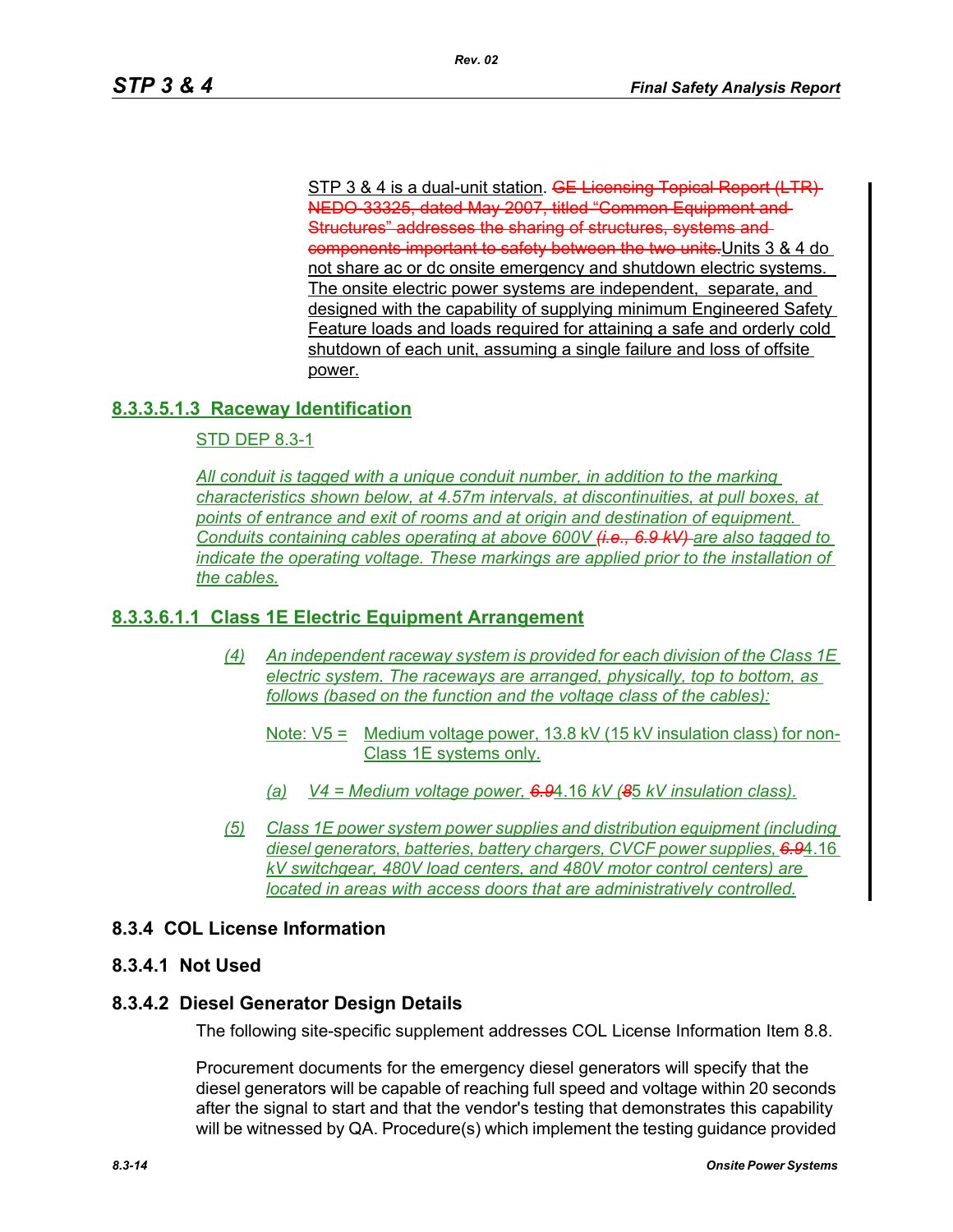in RG 1.9 and IEEE 387 will be developed before fuel load to test that each emergency diesel generator meets the requirement to reach full speed and voltage within 20 seconds after the start signal is initiated. These procedures will be developed consistent with the plant operating procedure development plan, which was providedto the NRC in ABWR Licensing Topical Report (LTR) NEDO-33297, dated January 2007, titled "Advance Boiling Water Reactor (ABWR) Procedures Development Plan." in Section 13.5. In addition, the Technical Specifications (see Chapter 16) require periodic retesting and verification that each emergency diesel generator meets this requirement. (COM 8.3-1)

## **8.3.4.3 Not Used**

#### **8.3.4.4 Protective Devices for Electrical Penetration Assemblies**

The following site-specific supplement addresses COL License Information Item 8.10.

Procedure(s) will be developed before fuel load that demonstrates the functional capability of the electrical penetration assembly protective devices to perform their required safety functions. These procedures include periodic testing and calibration of the protective devices (except for fuses which will be inspected) to demonstrate their functional capability for the safety-related circuits that pass through the containment electrical penetrations assemblies. A sample of each different type of over current device is selected for periodic testing during refueling outages. The testing includes verification of thermal and instantaneous trip characteristics of molded case circuit breakers; verification of long time, short time, and instantaneous trips of medium voltage air circuit breakers; and verification of long time, short time, and instantaneous trips of low voltage air circuit breakers. The procedures will be developed before fuel load consistent with the plant operating procedure development plan<del>, which was</del> provided to the NRC in ABWR Licensing Topical Report (LTR) NEDO-33297, dated January 2007, titled "Advance Boiling Water Reactor (ABWR) Procedures Development Plan." in Section 13.5. (COM 8.3-2)

- **8.3.4.5 Not Used**
- **8.3.4.6 Not Used**
- **8.3.4.7 Not Used**
- **8.3.4.8 Not Used**

#### **8.3.4.9 Offsite Power Supply Arrangement**

The following site-specific supplement addresses COL License Information Item 8.15.

Procedure(s) that require one of three divisional buses to be fed from an alternate source during normal operation to prevent the simultaneous de-energization of all divisional buses on the loss of one offsite power supply, will be developed prior to fuel load. Technical Specifications limit operation when both of the reserve auxiliary transformers or all three (3) unit auxiliary transformers are inoperable. These procedures will be developed consistent with the plant operating procedure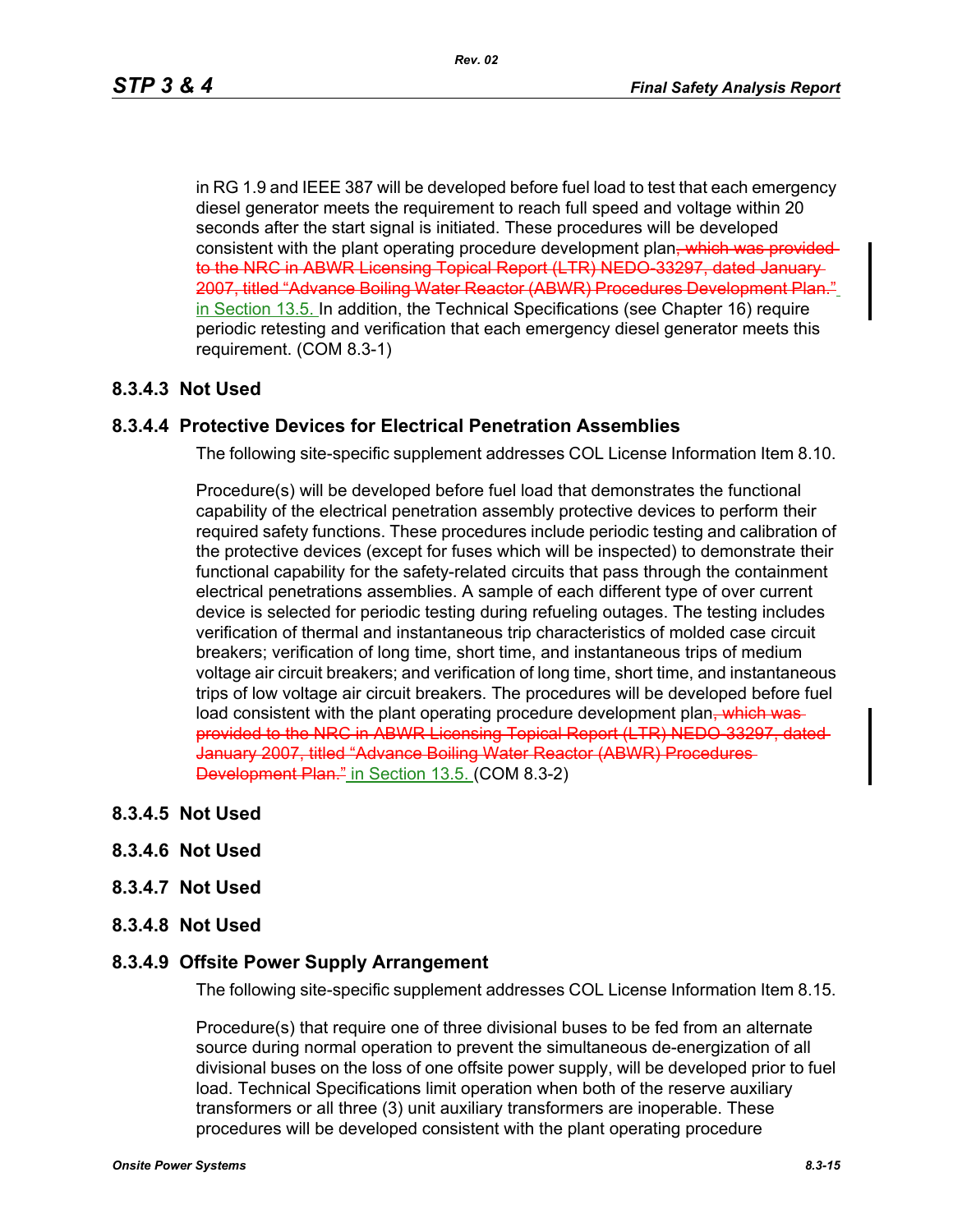development plan, which was provided to the NRC in ABWR Licensing Topical Report (LTR) NEDO-33297, dated January 2007, titled "Advance Boiling Water Reactor (ABWR) Procedures Development Plan." in Section 13.5. (COM 8.3-3)

#### **8.3.4.10 Not Used**

- **8.3.4.11 Not Used**
- **8.3.4.12 Not Used**

## **8.3.4.13 Load Testing of Class 1E Switchgear and Motor Control Centers**

The following site-specific supplement addresses COL License Information Item 8.19.

The availability of adequate voltage (+/-10%) at the device load from Class 1E switchgear and motor control centers for different operating scenarios will be determined by analysis. The electrical model for the analysis will be validated by site testing prior to fuel load. The capability of critical electrical equipment to operate within +/- 10% of nominal voltage will also be confirmed by vendor testing of the system components before shipment. (COM 8.3- 4)

#### **8.3.4.14 Administrative Controls for Bus Grounding Circuit Devices**

This subsection of the ABWR DCD is replaced in its entirety with the following sitespecific supplement which addresses COL License Information Item 8.20.

Plant operating procedures will provide appropriate administrative controls to assure that bus grounding circuit devices remain in the disconnect positionare removed whenever the corresponding buses are energized. Operation and maintenance procedures, that provide directions to energize or deenergize high voltage electrical equipment, will also include instructions regarding bus grounding circuit devices to assure that they are in the correct position. These procedures will be developed prior to fuel load and be consistent with the plant operating procedure development planwhich was provided to the NRC in ABWR Licensing Topical Report (LTR) NEDO-33297, dated January 2007, titled "Advance Boiling Water Reactor (ABWR) **Procedures Development Plan."** in Section 13.5. (COM 8.3-5)

## **8.3.4.15 Administrative Controls for Manual Interconnections**

The following site-specific supplement addresses COL License Information Item 8.21.

Plant operating procedure(s) to prevent paralleling of redundant onsite Class 1E power supplies from different buses and sources to power plant loads will be developed prior to fuel load. These procedures will be developed consistent with the plant operating procedure development plan<del>, which was provided to the NRC in ABWR Licensing</del> Topical Report (LTR) NEDO-33297, dated January 2007, titled "Advance Boiling Water Reactor (ABWR) Procedures Development Plan." in Section 13.5. (COM 8.3-6)  $\mathbf I$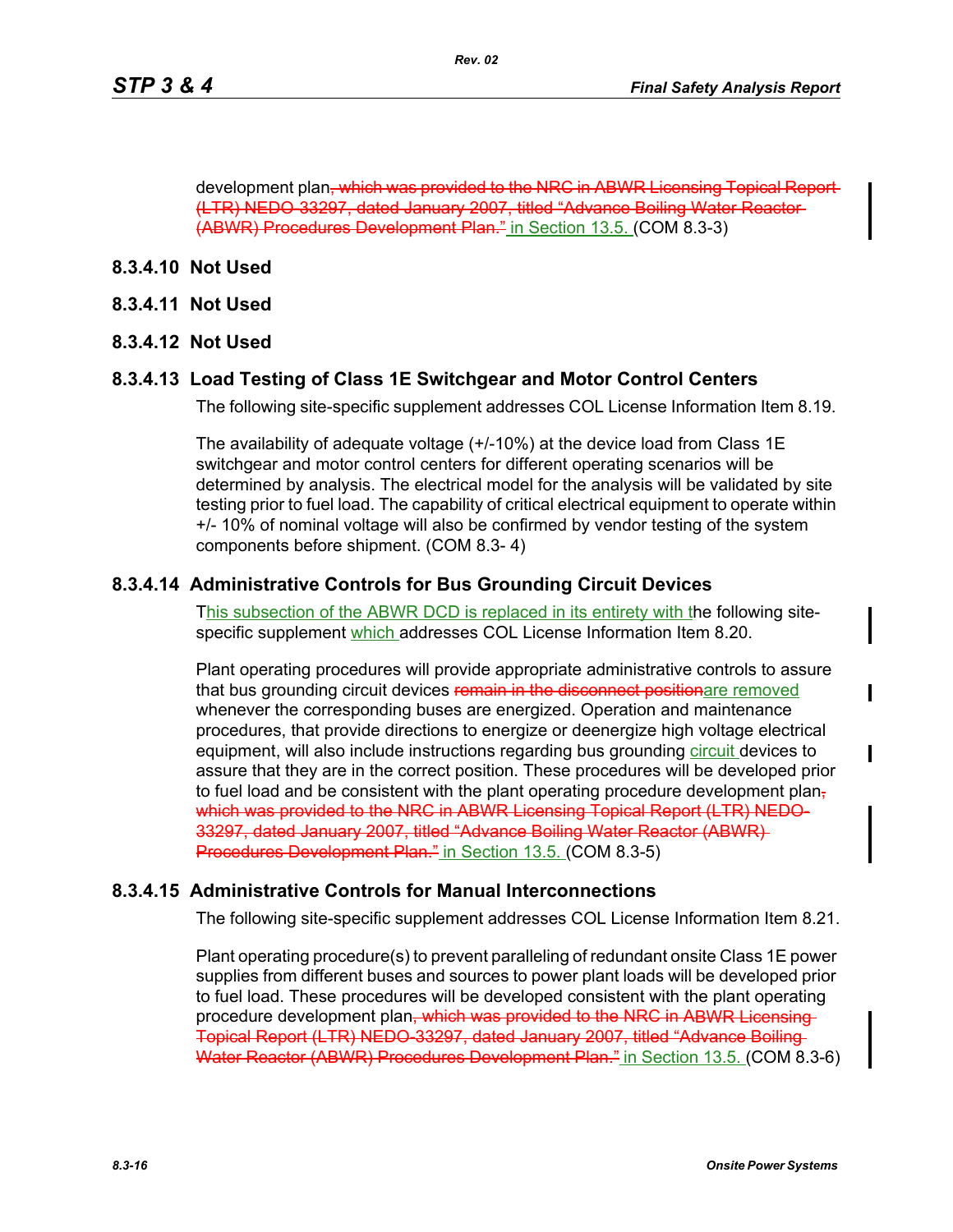## **8.3.4.16 Not Used**

## **8.3.4.17 Common Industrial Standards Referenced in Purchase Specifications**

The following site-specific supplement addresses COL License Information Item 8.23.

The appropriate industrial standards, such as those listed in Subsection 8.3.5, for the assurance of quality manufacturing of both Class 1E and non-Class 1E equipment, will be referenced in the purchase documents.

## **8.3.4.18 Administrative Controls for Switching 125 VDC Standby Charger**

The following site-specific supplement addresses COL License Information Item 8.24.

Plant operating procedure(s) and administrative key controls will be developed prior to fuel load to assure that all input and output circuit breakers for the standby battery charger are in the open position when the charger is not in use, and at least two circuit breakers in series are verified to be open between redundant divisions when the standby charger is placed into service (Section 8.3.2.1.3). The interlocks are also addressed in the single line diagrams (Figures 8.3-1). These procedures will be developed consistent with the plant operating procedure development plan in Section 13.5. , which was provided to the NRC in ABWR Licensing Topical Report (LTR) NEDO-33297, dated January 2007, titled "Advance Boiling Water Reactor (ABWR) Procedures Development Plan." The only exception is an emergency condition when one division's loads are assumed by a redundant division by manual connection via the standby charger interface. (COM 8.3-7)

## **8.3.4.19 Control of Access to Class 1E Power Equipment**

The following site-specific supplement addresses COL License Information Item 8.25.

Procedure(s) that contain appropriate administrative controls to limit access to Class 1E power equipment areas and Class 1E distribution panels, will be developed prior to fuel load. Class 1E power system power supplies and distribution equipment (including diesel generators, batteries, battery chargers, CVCF power supplies, 4.16 kV switchgear, 480 V load centers, 480 V motor control centers) are all located within the Vital Area areas and access is controlled accordingly. In addition, AC and DC distribution panels are located in the same areas or similar areas as Class 1E power supplies and distribution equipment or the distribution panels are capable of being locked, so that access to circuit breakers can be administratively controlled. These procedures will be developed consistent with the plant operating procedure development plan, which was provided to the NRC in ABWR Licensing Topical Report-(LTR) NEDO-33297, dated January 2007, titled "Advance Boiling Water Reactor (ABWR) Procedures Development Plan." in Section 13.5. (COM 8.3-8)

## **8.3.4.20 Periodic Testing of Voltage Protection Equipment**

The following site-specific supplement addresses COL License Information Item 8.26.

Procedure(s) which implement the testing requirements of RG 1.118 and IEEE 338 for the periodic testing of instruments, timers, and other electrical equipment designed to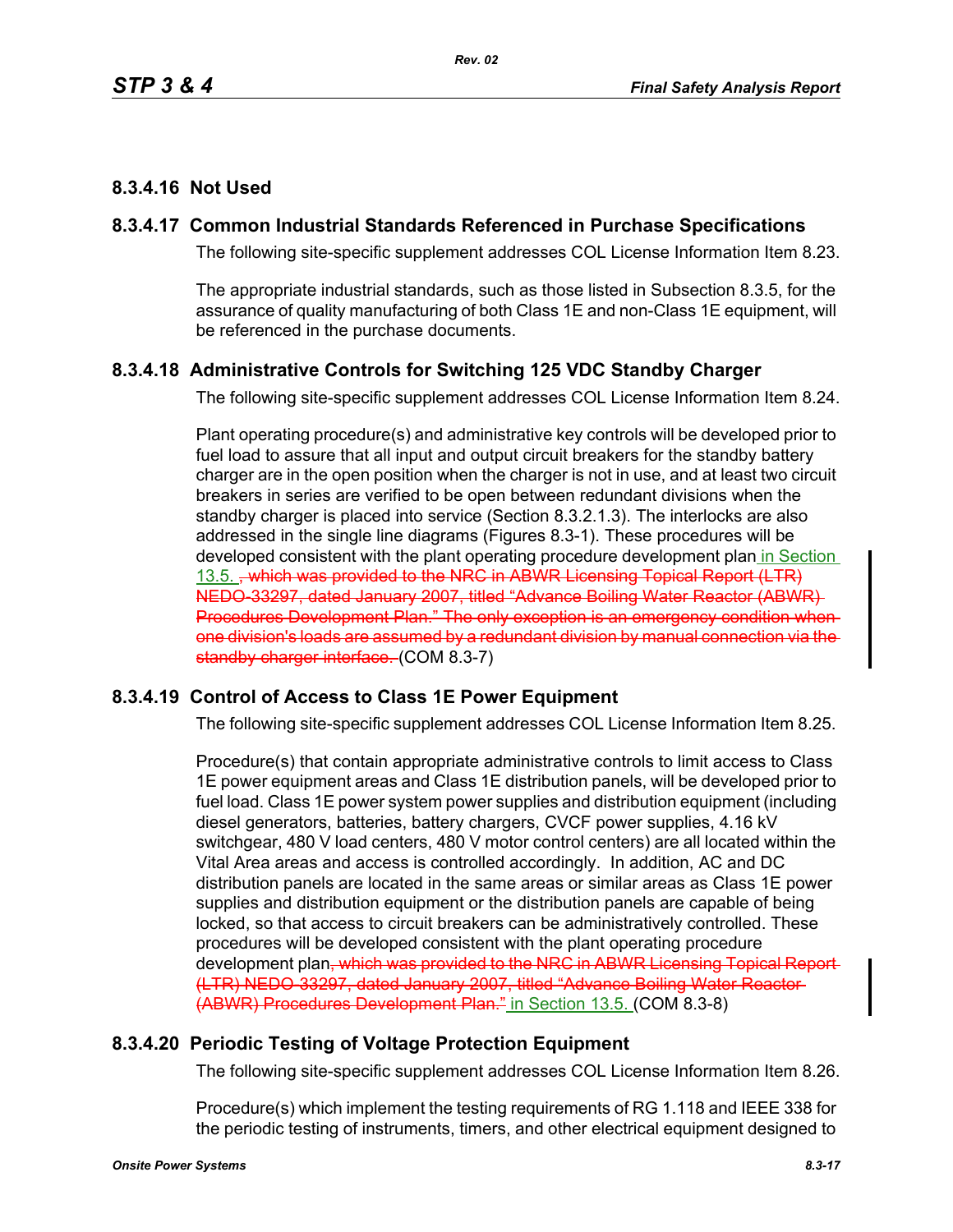protect the distribution system from: (1) loss of offsite voltage, and (2) degradation of offsite voltage, will be developed prior to fuel load. These procedures will be developed consistent with the plant operating procedure development plan, which was providedto the NRC in ABWR Licensing Topical Report (LTR) NEDO-33297, dated January 2007, titled "Advance Boiling Water Reactor (ABWR) Procedures Development Plan in Section 13.5. (COM 8.3-9)

## **8.3.4.21 Diesel Generator Parallel Test Mode**

The following site-specific supplement addresses COL License Information Item 8.27.

Procedure(s) will be developed prior to fuel load which provide for the periodic testing of the diesel generator interlocks which restore units to emergency standby in the event of a LOCA or LOPP. Such procedures shall require that each diesel generator set be operated independently of the other sets, and be connected to the utility power system only by manual control during testing or for bus transfer. Also, such procedures shall require that the duration of the connection between the preferred power supply and the standby power supply shall be minimized in accordance with Section 6.1.3 of IEEE-308. These procedures will be developed consistent with the plant operating procedure development plan<del>, which was provided to the NRC in ABWR Licensing</del> Topical Report (LTR) NEDO-33297, dated January 2007, titled "Advance Boiling Water Reactor (ABWR) Procedures Development Plan." in Section 13.5 (COM 8.3-10)

## **8.3.4.22 Periodic Testing of Diesel Generator Protective Relaying**

The following site-specific supplement addresses COL License Information Item 8.28.

Procedure(s) which implement the testing requirements of RG 1.9 and IEEE 387 for periodic testing of diesel generator protective relaying, bypass circuitry, and annunciation will be developed prior to fuel load. These procedures will be developed consistent with the plant operating procedure development plan, which was provided to the NRC in ABWR Licensing Topical Report (LTR) NEDO-33297, dated January 2007, titled "Advance Boiling Water Reactor (ABWR) Procedures Development Plan." in Section 13.5. (COM 8.3-11)

## **8.3.4.23 Periodic Testing of Diesel Generator Synchronizing Interlocks**

The following site-specific supplement addresses COL License Information Item 8.29.

Procedure(s) which implement the testing requirements of RG 1.9 and IEEE 387 for periodic testing of diesel generator synchronizing interlocks, and to prevent incorrect synchronization whenever the diesel generator is required to operate in parallel with the preferred power supply will be developed prior to fuel load. These procedures will be developed consistent with the plant operating procedure development plan, which was provided to the NRC in ABWR Licensing Topical Report (LTR) NEDO 33297, dated January 2007, titled "Advance Boiling Water Reactor (ABWR) Procedures Development Plan." in Section 13.5. (COM 8.3-12)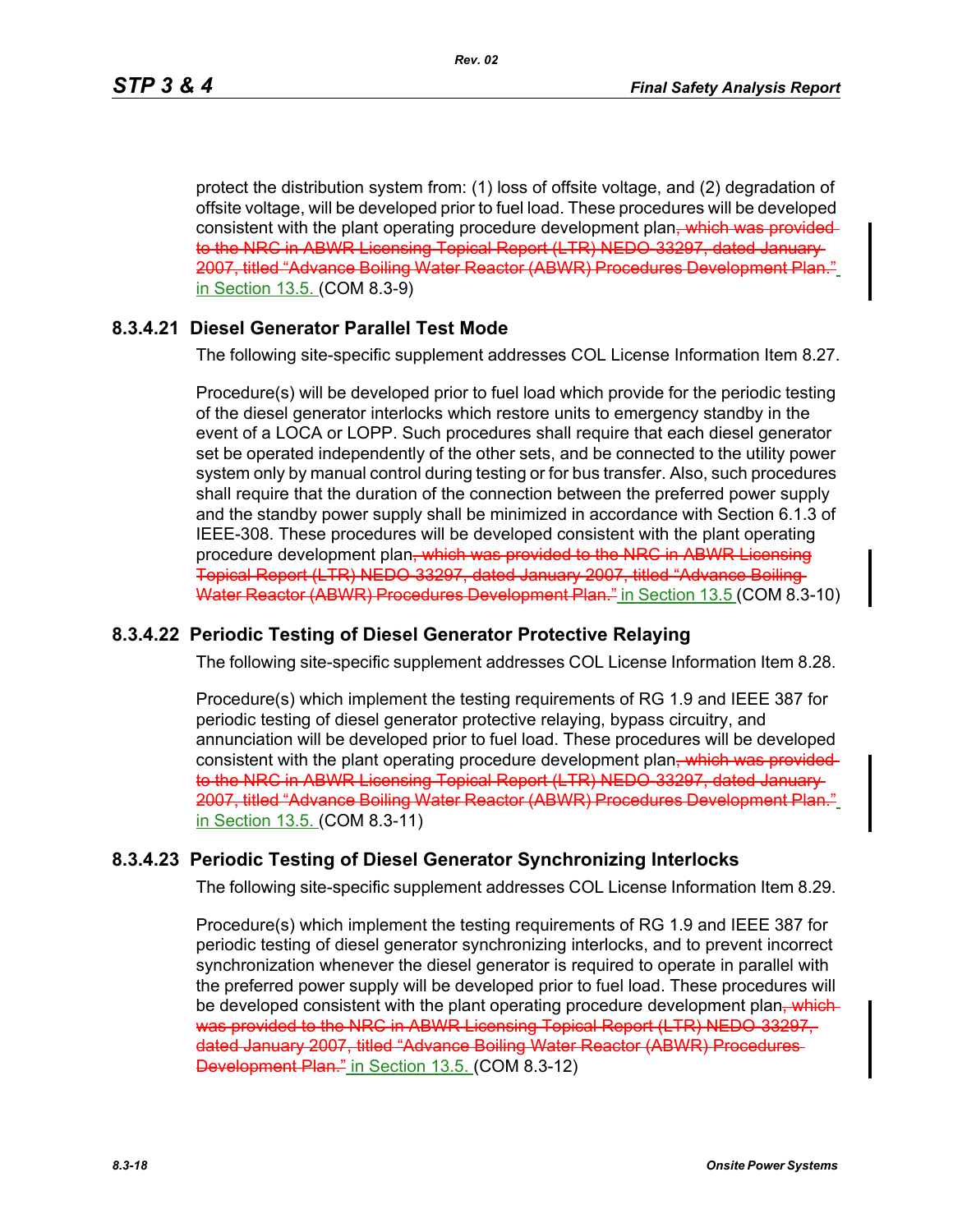# **8.3.4.24 Periodic Testing of Thermal Overloads and Bypass Circuitry**

The following site-specific supplement addresses COL License Information Item 8.30.

Procedure(s) for the periodic testing of thermal overloads and associated bypass circuitry for Class 1E MOVs to the requirements of RG 1.106 will be developed prior to fuel load. These procedures will be developed consistent with the plant operating procedure development plan<del>, which was provided to the NRC in ABWR Licensing</del> Topical Report (LTR) NEDO-33297, dated January 2007, titled "Advance Boiling Water Reactor (ABWR) Procedures Development Plan." in Section 13.5. (COM 8.3- 13)

# **8.3.4.25 Periodic Inspection/Testing of Lighting Systems**

The following site-specific supplement addresses COL License Information Item 8.31.

Procedure(s) for periodic inspection of all lighting systems installed in safety-related areas and in passageways leading to and from these areas and for periodic inspection of the lighting systems which are normally de-energized (e.g., DC-powered lamps), will be developed prior to fuel load. These procedures will be developed consistent with the plant operating procedure development plan, which was provided to the NRC in-ABWR Licensing Topical Report (LTR) NEDO-33297, dated January 2007, titled "Advance Boiling Water Reactor (ABWR) Procedures Development Plan." in section 13.5. (COM 8.3-14)

# **8.3.4.26 Controls for Limiting Potential Hazards into Cable Chases**

The following site-specific supplement addresses COL License Information Item 8.32.

Procedure(s) to control and limit the introduction of potential hazards into cable chases and control room areas will be developed prior to fuel load. These procedures will be developed consistent with the plant operating procedure development plan–which was provided to the NRC in ABWR Licensing Topical Report (LTR) NEDO-33297, dated January 2007, titled "Advance Boiling Water Reactor (ABWR) Procedures **Development Plan."** in Section 13.5. (COM 8.3-15)

# **8.3.4.27 Periodic Testing of Class 1E Equipment Protective Relaying**

The following site-specific supplement addresses COL License Information Item 8.33.

Procedure(s) for the periodic testing of all protective relaying and thermal overloads associated with Class 1E motors and switchgear will be developed prior to fuel load. These procedures will be developed consistent with the plant operating procedure development plan<del>, which was provided to the NRC in ABWR Licensing Topical Report</del> (LTR) NEDO-33297, dated January 2007, titled "Advance Boiling Water Reactor (ABWR) Procedures Development Plan." in Section 13.5. (COM 8.3-16)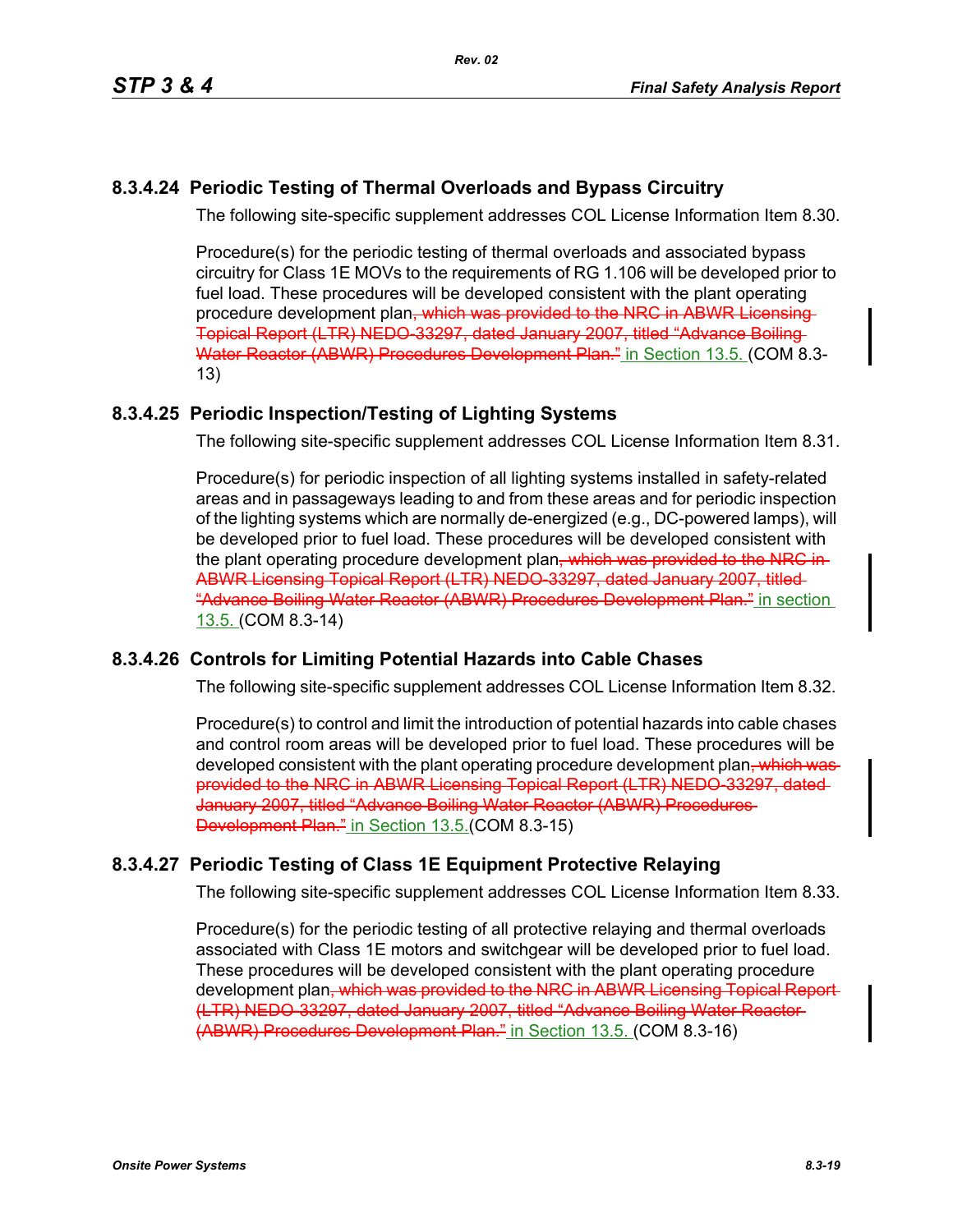# **8.3.4.28 Periodic Testing of CVCF Power Supplies and EPAs**

The following site-specific supplement addresses COL License Information Item 8.34.

Procedure(s) for the periodic testing of CVCF power supplies (including alarms) and associated Electrical Protection Assemblies (EPAs) which provide power to the Reactor Protection System will be developed prior to fuel load. These procedures will be developed consistent with the plant operating procedure development plan, which was provided to the NRC in ABWR Licensing Topical Report (LTR) NEDO 33297, dated January 2007, titled "Advance Boiling Water Reactor (ABWR) Procedures Development Plan." in Section 13.5. (COM 8.3-17)

## **8.3.4.29 Periodic Testing of Class 1E Circuit Breakers**

This subsection of the ABWR DCD is replaced in its entirety with the following sitespecific supplement which addresses COL License Information Item 8.35.

Procedure(s) for the periodic calibration and functional testing of the fault interrupt capability of all Class 1E breakers; the fault interrupt coordination between supply and load breakers for each Class 1E load and each Division I non-Class 1E load; and each zone selective interlock feature of the breaker for each non-Class 1E load, will be developed prior to fuel load. These procedures will be developed consistent with the plant operating procedure development plan<del>, which was provided to the NRC in ABWR</del> Licensing Topical Report (LTR) NEDO-33297, dated January 2007, titled "Advance Boiling Water Reactor (ABWR) Procedures Development Plan." in Section 13.5. (COM 8.3-18)

## **8.3.4.30 Periodic Testing of Electrical Systems & Equipment**

The following site-specific supplement addresses COL License Information Item 8.36.

Procedure(s) for the periodic testing of all Class 1E electrical systems and equipment in accordance with surveillance and test requirements of Section 7 of IEEE 308, will be developed prior to fuel load consistent with the plant operating procedure development plan, which was provided to the NRC in ABWR Licensing Topical Report (LTR) NEDO-33297, dated January 2007, titled "Advance Boiling Water Reactor (ABWR) Procedures Development Plan." in Section 13.5. (COM 8.3-19)

## **8.3.4.31 Not Used**

## **8.3.4.32 Class 1E Battery Installation and Maintenance Requirements**

The following site-specific supplement addresses COL License Information Item 8.38.

Procedure(s) for the installation, maintenance, testing and replacement of Class 1E station batteries which meet the requirements of IEEE 484 and Section 5 of IEEE 946, will be developed prior to fuel load. These procedures will be developed consistent with the plant operating procedure development plan, which was provided to the NRC in-ABWR Licensing Topical Report (LTR) NEDO-33297, dated January 2007, titled "Advance Boiling Water Reactor (ABWR) Procedures Development Plan." in Section 13.5. (COM 8.3-20)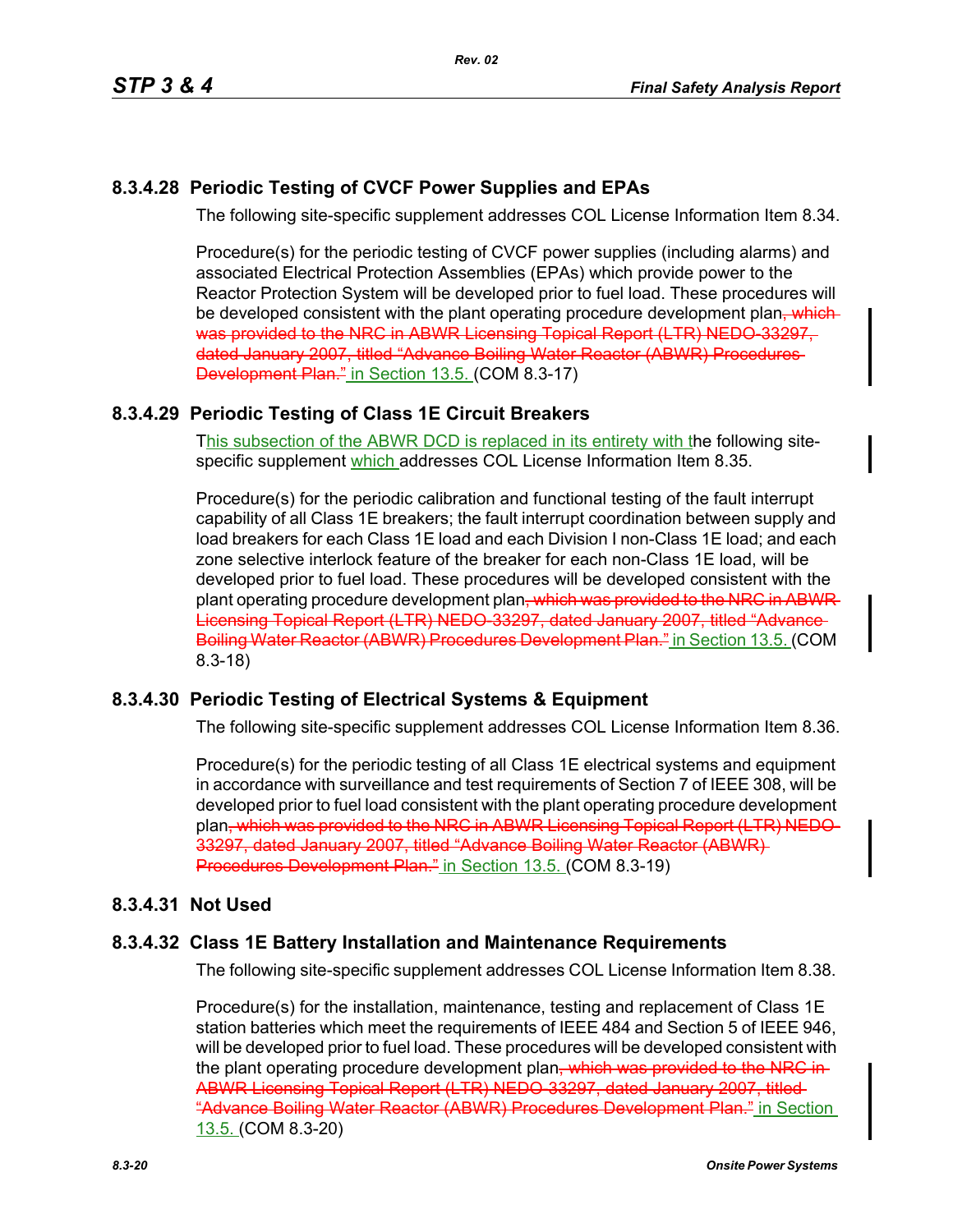# **8.3.4.33 Periodic Testing of Class 1E Batteries**

The following site-specific supplement addresses COL License Information Item 8.39.

Procedure(s) for the periodic testing of Class 1E station batteries in accordance with the requirements of Section 7 of IEEE 308 to ensure sufficient capacity and capability to supply power to their connected loads will be developed prior to fuel load. These procedures will be developed consistent with the plant operating procedure development plan, which was provided to the NRC in ABWR Licensing Topical Report (LTR) NEDO-33297, dated January 2007, titled "Advance Boiling Water Reactor (ABWR) Procedures Development Plan." in Section 13.5. (COM 8.3-21)

## **8.3.4.34 Periodic Testing of Class 1E CVCF Power Supplies**

The following site-specific supplement addresses COL License Information Item 8.40.

Procedure(s) for the periodic testing of Class 1E constant voltage constant frequency (CVCF) power supplies to ensure sufficient capacity to supply power to their connected loads, will be developed prior to fuel load. These procedures will be developed consistent with the plant operating procedure development plan, which was providedto the NRC in ABWR Licensing Topical Report (LTR) NEDO-33297, dated January 2007, titled "Advance Boiling Water Reactor (ABWR) Procedures Development Plan." in Section 13.5. (COM 8.3-22)

## **8.3.4.35 Periodic Testing of Class 1E Battery Chargers**

The following site-specific supplement addresses COL License Information Item 8.41.

Procedure(s) for the periodic testing of Class 1E battery chargers to ensure sufficient capacity to supply power to their connected loads will be developed prior to fuel load. These procedures will be developed consistent with the plant operating procedure development plan, which was provided to the NRC in ABWR Licensing Topical Report (LTR) NEDO-33297, dated January 2007, titled "Advance Boiling Water Reactor (ABWR) Procedures Development Plan." in Section 13.5. (COM 8.3-23)

## **8.3.4.36 Periodic Testing of Class 1E Diesel Generators**

The following site-specific supplement addresses COL License Information Item 8.42.

Procedure(s) for the periodic testing and/or analysis of Class 1E diesel generators to demonstrate their capability to satisfy the criteria in Subsection 8.3.1.1.8.2, to supply the actual full design basis load current for each sequenced load step, and to manually start each diesel generator will be developed prior to fuel load. These procedures will be developed prior to fuel load consistent with the plant operating procedure development plan<del>, which was provided to the NRC in ABWR Licensing Topical Report</del> (LTR) NEDO-33297, dated January 2007, titled "Advance Boiling Water Reactor (ABWR) Procedures Development Plan." in Section 13.5. (COM 8.3-24)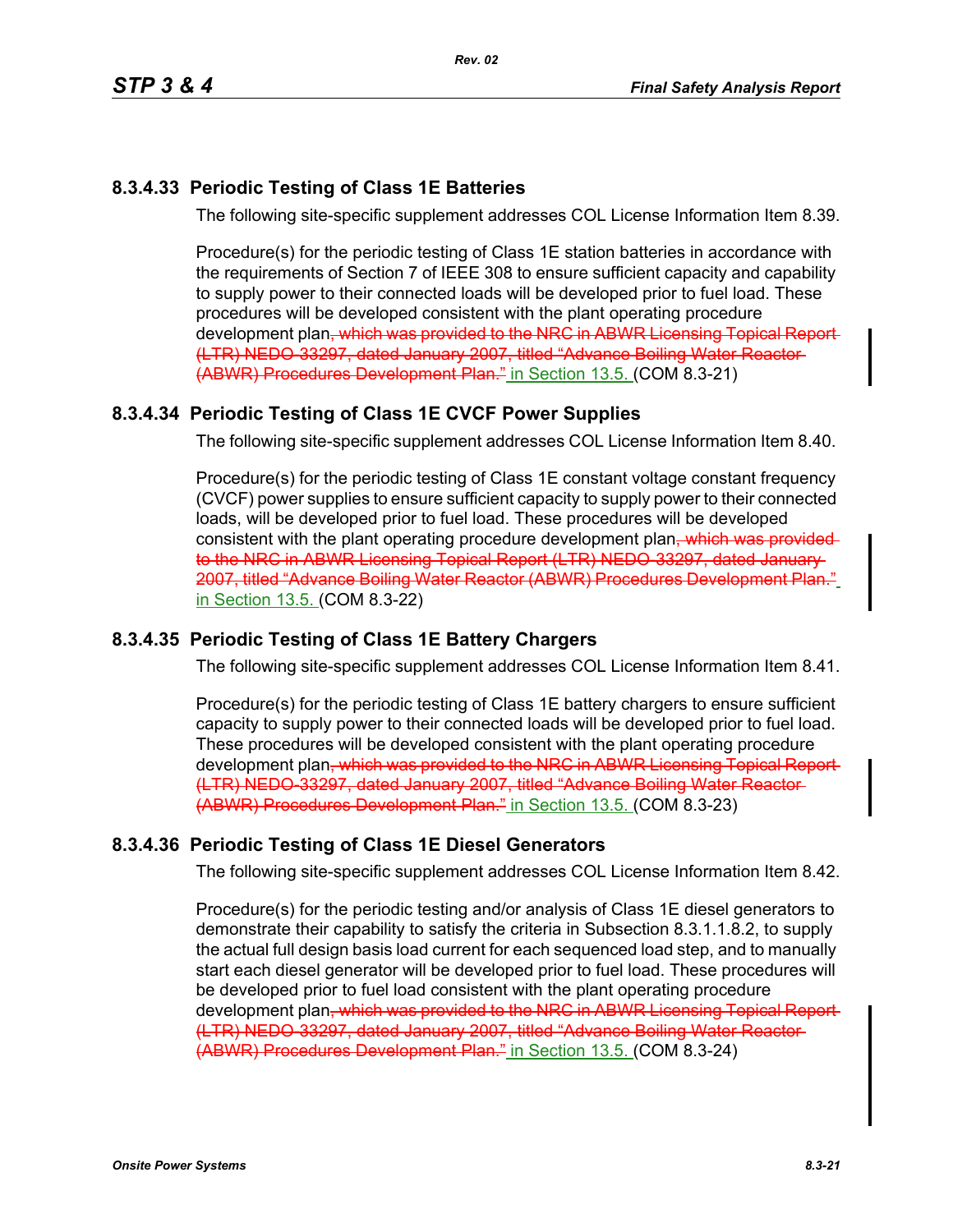# **8.3.5 References**

STD DEP 8.3-1

*7.2 kV-rated* Medium voltage *metal-clad Switchgear*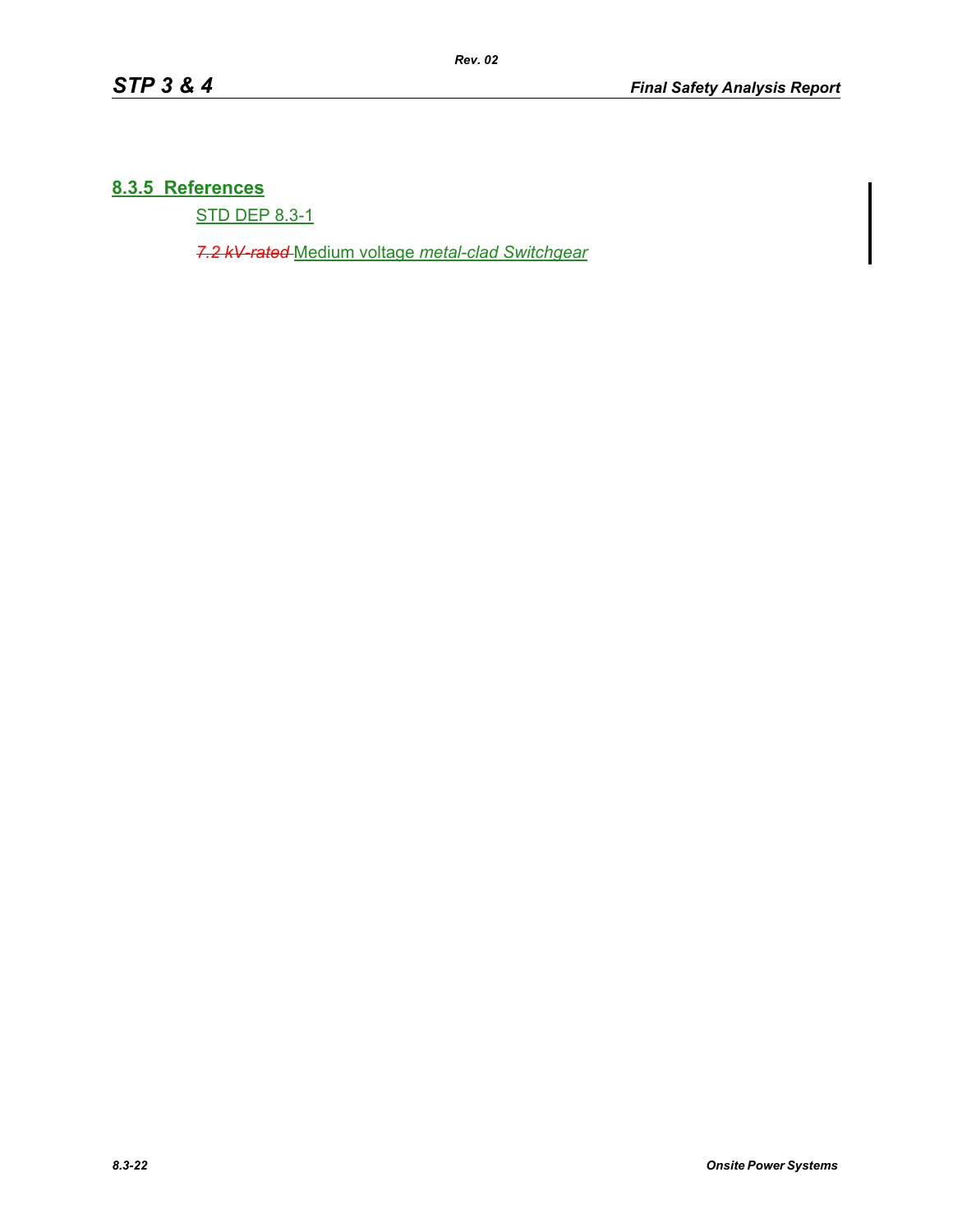## Table 8.3-1 from the reference ABWR DCD is replaced in its entirety with the following.

|                 |                                         | <b>Generator Connected Loads (kW)</b> |                  |                         |                          |             |  |  |
|-----------------|-----------------------------------------|---------------------------------------|------------------|-------------------------|--------------------------|-------------|--|--|
|                 |                                         | Rating                                | $\blacktriangle$ | $\overline{\mathbf{B}}$ | $\underline{\mathbf{C}}$ |             |  |  |
| <b>Sys. No</b>  | <b>Load Description</b>                 | (kW)                                  | (Div I)          | (Div II)                | (Div III)                | <b>Note</b> |  |  |
| $\frac{1}{2}$   | <b>Motor operated Valves</b>            | 160x3                                 | <u>X</u>         | <u>X</u>                | <u>X</u>                 | (2)         |  |  |
| C12             | <b>FMCRD</b>                            | 432x1                                 | <u>432</u>       | Ξ                       | Ξ                        |             |  |  |
| C41             | <b>SLC Pump</b>                         | 50x2                                  | 50               | 50                      | Ξ                        |             |  |  |
| E11             | <b>RHR Pump</b>                         | 589x3                                 | 589              | 589                     | 589                      |             |  |  |
|                 | <b>Fill Pump</b>                        | 4x3                                   | $\underline{X}$  | $\underline{X}$         | $\underline{X}$          |             |  |  |
| E <sub>22</sub> | <b>HPCF Pump</b>                        | 1689x2                                | Ξ                | 1689                    | 1689                     |             |  |  |
| P <sub>21</sub> | RCW Pump (Div I, II)                    | 389x4                                 | <u>778</u>       | <b>778</b>              | $\equiv$                 |             |  |  |
|                 | (Div III)                               | 300x2                                 | $\equiv$         | $\equiv$                | 600                      |             |  |  |
| P <sub>25</sub> | <b>HECW Pump</b>                        | 50x5                                  | 50               | 100                     | <u>100</u>               |             |  |  |
|                 | <b>HECW Refrigerator</b>                | 367x5                                 | 367              | <u>734</u>              | <b>734</b>               |             |  |  |
| P <sub>41</sub> | <b>RSW Pump</b>                         | 530x6                                 | 1060             | 1060                    | 1060                     |             |  |  |
| R <sub>23</sub> | <b>P/C Transformer Loss</b>             | 30x6                                  | 60               | 60                      | 60                       |             |  |  |
| R42             | DC 125V Charger (Div I, II, III)        | 98x3                                  | 98               | 98                      | 98                       |             |  |  |
|                 | (Div IV)                                | 56x1                                  | Ξ                | 56                      | $\equiv$                 | (3)         |  |  |
|                 | 125 VDC Standby Charger                 | 98                                    | 98               | Ξ                       | 98                       |             |  |  |
| R46             | <b>Vital CVCF</b>                       |                                       |                  |                         |                          |             |  |  |
|                 | (Div I, II, III)                        | 28x3                                  | 28               | 28                      | 28                       |             |  |  |
|                 | (Div IV)                                | 28                                    | Ξ                | 28                      | $\equiv$                 | (3)         |  |  |
| <b>R47</b>      | <b>Instrument and Control Power</b>     |                                       |                  |                         |                          |             |  |  |
|                 | (Div I, II, III)                        | 40x3                                  | 40               | 40                      | 40                       |             |  |  |
|                 | (Div IV)                                | 40                                    | $\equiv$         | 40                      | $\equiv$                 | (3)         |  |  |
| R <sub>52</sub> | Lighting                                | 100x3                                 | 100              | <u>100</u>              | <u>100</u>               |             |  |  |
| T <sub>22</sub> | <b>SGTS Fan</b>                         | 61x2                                  |                  | 61                      | 61                       |             |  |  |
|                 | <b>SGTS Heaters</b>                     | 26x2                                  | Ξ                | 26                      | $\frac{26}{5}$           |             |  |  |
|                 | <b>SGTS Cooling Fan</b>                 | 4x2                                   |                  | $\overline{4}$          | $\overline{4}$           |             |  |  |
| <u>U41</u>      | <b>CRHA Supply Fans</b>                 | <u>122x4</u>                          |                  | <u>244</u>              | <u>244</u>               | (5)         |  |  |
|                 | <b>CRHA HVAC Emergency</b>              |                                       |                  |                         |                          |             |  |  |
|                 | <b>Filter Unit Supply Fans</b>          | 17x4                                  | Ξ                | 34                      | $\frac{34}{5}$           | (5)         |  |  |
|                 | <b>CBSREA HVAC</b>                      |                                       |                  |                         |                          |             |  |  |
|                 | <b>Supply Fans</b><br><b>RBSREEHVAC</b> | 61x6                                  | <u>122</u>       | <u> 122</u>             | <u>122</u>               | (5)         |  |  |
|                 | <b>Supply Fans</b>                      | 61x6                                  | <u> 122</u>      | <u> 122</u>             | <u>122</u>               | (5)         |  |  |
|                 | <b>RBSRDGHVAC Emergency</b>             |                                       |                  |                         |                          |             |  |  |
|                 | <b>Supply Fans</b>                      | 50x6                                  | <u>100</u>       | 100                     | 100                      | (5)         |  |  |

## **Table 8.3-1 D/G Load Table—LOCA + LOPP**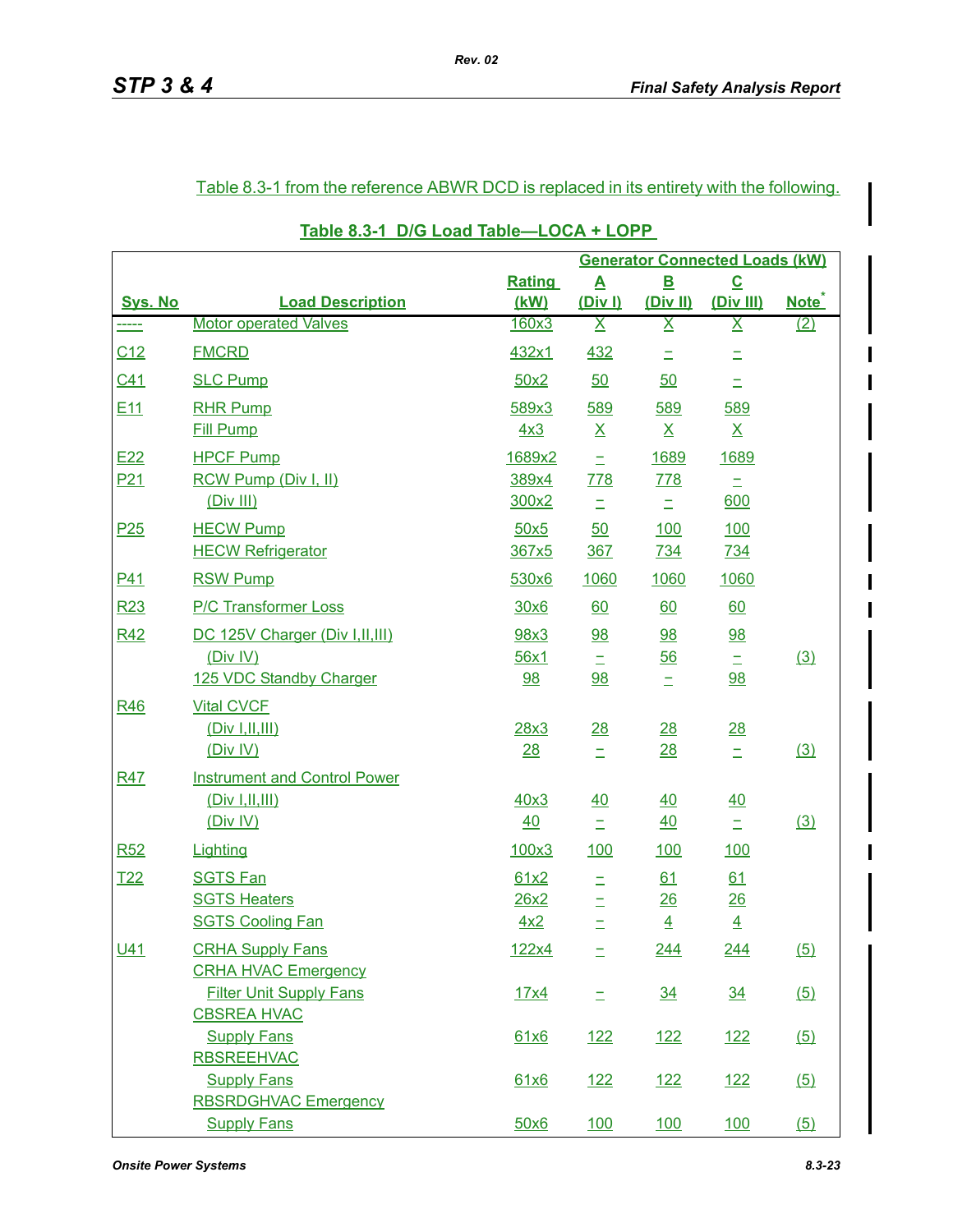|                              |                                                 |               |                 |                         | <b>Generator Connected Loads (kW)</b> |                   |
|------------------------------|-------------------------------------------------|---------------|-----------------|-------------------------|---------------------------------------|-------------------|
|                              |                                                 | <b>Rating</b> | <u>A</u>        | <u>B</u>                | <u>C</u>                              |                   |
| <b>Sys. No</b>               | <b>Load Description</b>                         | (kW)          | <u>(Div I)</u>  | (Div II)                | (Div III)                             | Note <sup>®</sup> |
|                              | <b>RBSREEHVAC Supply</b>                        |               |                 |                         |                                       |                   |
|                              | <b>Electrical Heating Coil</b>                  | 101x6         | $\underline{X}$ | $\overline{\mathsf{X}}$ | $\overline{\mathsf{X}}$               |                   |
|                              | <b>Cooling Tower Fan</b>                        | 208x6         | 416             | 416                     | 416                                   |                   |
| <b>UHS HVAC Fan</b>          |                                                 | 41x3          | 41              | 41                      | 41                                    |                   |
| <b>UHS Unit Heater</b>       |                                                 | 180x3         | <u>180</u>      | 180                     | 180                                   |                   |
| <b>Other Loads</b>           |                                                 |               | 174             | 140                     | 131                                   |                   |
| <b>Total Connected Loads</b> |                                                 |               | 5271            | 7305                    | 7042                                  |                   |
| <b>Total Operating Loads</b> | <b>Total Standby Loads and Short Time Loads</b> |               | 538<br>4733     | 677<br>6628             | 677<br>6365                           |                   |

#### **Table 8.3-1 D/G Load Table—LOCA + LOPP (Continued)**

\* See Table 8.3-3 for Notes

## **Table 8.3-3 Notes for Tables 8.3-1 and 8.3-2**

- *(3) Div. IV battery charger is fed from Div. II motor control center*s*.*
- *(4) Load description acronyms are interpreted as follows:*

| CRHA              | <b>Control Room Habitability Area</b>                                             |
|-------------------|-----------------------------------------------------------------------------------|
| <b>CBSREA</b>     | <b>Control Building Safety-Related</b><br><b>Equipment Area</b>                   |
| FCS               | <b>Flammability Control System</b>                                                |
| <b>RBSREEHVAC</b> | <b>Reactor Building Safety-Related</b><br><b>Electrical Equipment HVAC System</b> |
| <b>RBSRDGHVAC</b> | <b>Reactor Building Safety-Related Diesel</b><br><b>Generator HVAC System</b>     |
| JHS               | Ultimate Heat Sink                                                                |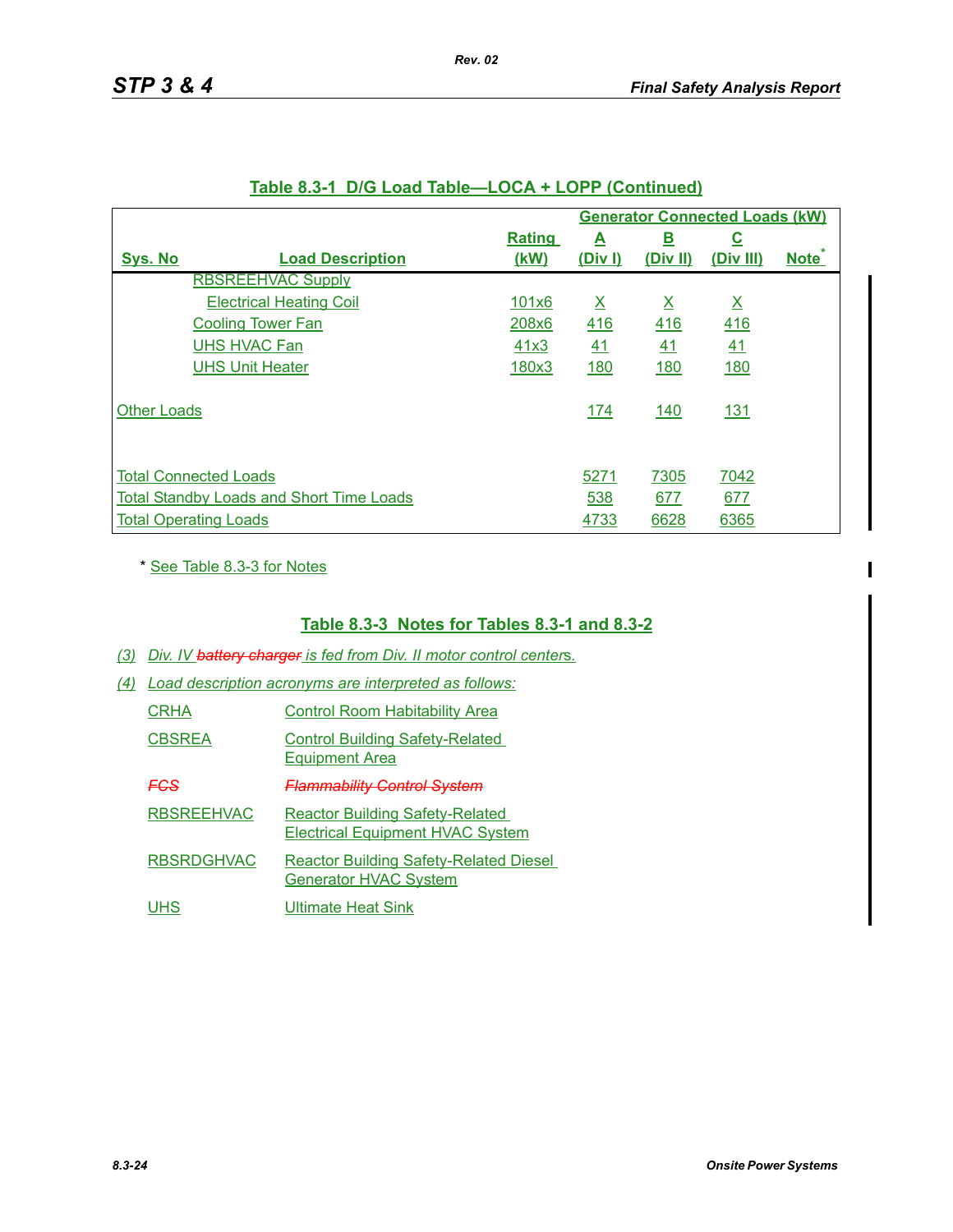| Div.<br><b>Mode</b><br><b>MOV</b><br><b>SLC Pump</b><br>$R$ HR<br><b>RCW Pump</b><br><b>RCW</b><br><b>RSW Pump</b><br><b>RSW Pump</b><br><b>SGTS</b><br><b>Chargers</b><br><b>FGS</b><br>Pump<br>Pump<br><b>LOCA</b><br><b>CVCFs</b><br><b>HECW</b><br>Inst. Tr<br><b>DG HVAC</b><br><b>HECW</b><br>R/B Emer. HVAC<br>8<br>Refrig<br>Lighting<br>C/B Emer. HVAC<br><b>Pump</b><br><b>LOPP</b><br><b>FCMRD</b><br><b>MOV</b><br><b>RCW Pump</b><br><b>RCW</b><br><b>RSW Pump</b><br><b>SGTS</b><br><b>SLC Pump</b><br><b>RHR</b><br><b>RSW Pump</b><br><b>Chargers</b><br><b>Pump</b><br>Pump<br><b>LOCA</b><br><b>HECW</b><br><b>HPCF</b><br><b>HECW</b><br><b>MCR</b><br>R/B Emer. HVAC<br><b>CVCFs</b><br>DG HVAC<br>$\underline{\underline{8}}$<br>Pump Inst.<br>C/B Emer. HVAC<br>Refrig<br>Щ<br><b>HVAC</b><br><u>Pump</u><br><b>LOPP</b><br><b>Tr Lighting</b><br><b>RSW Pump</b><br><b>HECW</b><br><b>MOV</b><br>$R$ HR<br><b>RCW Pump</b><br><b>RCW</b><br><b>RSW Pump</b><br><b>Chargers</b><br>Refrig<br><b>Pump</b><br>Pump<br><b>LOCA</b><br><b>HPCF</b><br><b>HECW</b><br><b>MCR</b><br>R/B Emer. HVAC<br><b>CVCFs</b><br>DG HVAC<br>$\underline{8}$<br>$\mathbf{III}$<br>Pump Inst.<br>C/B Emer. HVAC<br><b>HVAC</b><br><b>Pump</b><br><b>LOPP</b><br><b>Tr Lighting</b> | * FMCRDs are the only Non-Class 1E loads on the DG buses. |                   | <b>Block</b><br><b>Time</b> | <b>Block 1</b><br>(20 s) | <b>Block 2</b><br>(30 s) | <b>Block 3</b><br>(35 s) | <b>Block 4</b><br>(40 s) | <b>Block 5</b><br>(45 s) | <b>Block 6</b><br>(50 s) | <b>Block 7</b><br>(55 s) | <b>Block 8</b><br>(60 s) | <b>Block 9</b><br><b>(After 65 s)</b> |  |
|----------------------------------------------------------------------------------------------------------------------------------------------------------------------------------------------------------------------------------------------------------------------------------------------------------------------------------------------------------------------------------------------------------------------------------------------------------------------------------------------------------------------------------------------------------------------------------------------------------------------------------------------------------------------------------------------------------------------------------------------------------------------------------------------------------------------------------------------------------------------------------------------------------------------------------------------------------------------------------------------------------------------------------------------------------------------------------------------------------------------------------------------------------------------------------------------------------------------------------------------------------------------------------------|-----------------------------------------------------------|-------------------|-----------------------------|--------------------------|--------------------------|--------------------------|--------------------------|--------------------------|--------------------------|--------------------------|--------------------------|---------------------------------------|--|
| <b>FCS</b>                                                                                                                                                                                                                                                                                                                                                                                                                                                                                                                                                                                                                                                                                                                                                                                                                                                                                                                                                                                                                                                                                                                                                                                                                                                                             |                                                           |                   |                             |                          |                          |                          |                          |                          |                          |                          |                          |                                       |  |
|                                                                                                                                                                                                                                                                                                                                                                                                                                                                                                                                                                                                                                                                                                                                                                                                                                                                                                                                                                                                                                                                                                                                                                                                                                                                                        |                                                           |                   |                             |                          |                          |                          |                          |                          |                          |                          |                          |                                       |  |
|                                                                                                                                                                                                                                                                                                                                                                                                                                                                                                                                                                                                                                                                                                                                                                                                                                                                                                                                                                                                                                                                                                                                                                                                                                                                                        |                                                           |                   |                             |                          |                          |                          |                          |                          |                          |                          |                          |                                       |  |
|                                                                                                                                                                                                                                                                                                                                                                                                                                                                                                                                                                                                                                                                                                                                                                                                                                                                                                                                                                                                                                                                                                                                                                                                                                                                                        |                                                           | <b>LOCA Loads</b> |                             |                          |                          |                          |                          |                          |                          |                          |                          |                                       |  |
|                                                                                                                                                                                                                                                                                                                                                                                                                                                                                                                                                                                                                                                                                                                                                                                                                                                                                                                                                                                                                                                                                                                                                                                                                                                                                        |                                                           |                   |                             |                          |                          |                          |                          |                          |                          |                          |                          |                                       |  |
|                                                                                                                                                                                                                                                                                                                                                                                                                                                                                                                                                                                                                                                                                                                                                                                                                                                                                                                                                                                                                                                                                                                                                                                                                                                                                        |                                                           |                   |                             |                          |                          |                          |                          |                          |                          |                          |                          |                                       |  |
|                                                                                                                                                                                                                                                                                                                                                                                                                                                                                                                                                                                                                                                                                                                                                                                                                                                                                                                                                                                                                                                                                                                                                                                                                                                                                        |                                                           |                   |                             |                          |                          |                          |                          |                          |                          |                          |                          |                                       |  |
|                                                                                                                                                                                                                                                                                                                                                                                                                                                                                                                                                                                                                                                                                                                                                                                                                                                                                                                                                                                                                                                                                                                                                                                                                                                                                        |                                                           |                   |                             |                          |                          |                          |                          |                          |                          |                          |                          |                                       |  |
|                                                                                                                                                                                                                                                                                                                                                                                                                                                                                                                                                                                                                                                                                                                                                                                                                                                                                                                                                                                                                                                                                                                                                                                                                                                                                        |                                                           |                   |                             |                          |                          |                          |                          |                          |                          |                          |                          |                                       |  |
|                                                                                                                                                                                                                                                                                                                                                                                                                                                                                                                                                                                                                                                                                                                                                                                                                                                                                                                                                                                                                                                                                                                                                                                                                                                                                        |                                                           |                   |                             |                          |                          |                          |                          |                          |                          |                          |                          |                                       |  |
|                                                                                                                                                                                                                                                                                                                                                                                                                                                                                                                                                                                                                                                                                                                                                                                                                                                                                                                                                                                                                                                                                                                                                                                                                                                                                        |                                                           |                   |                             |                          |                          |                          |                          |                          |                          |                          |                          |                                       |  |

*STP 3 & 4*